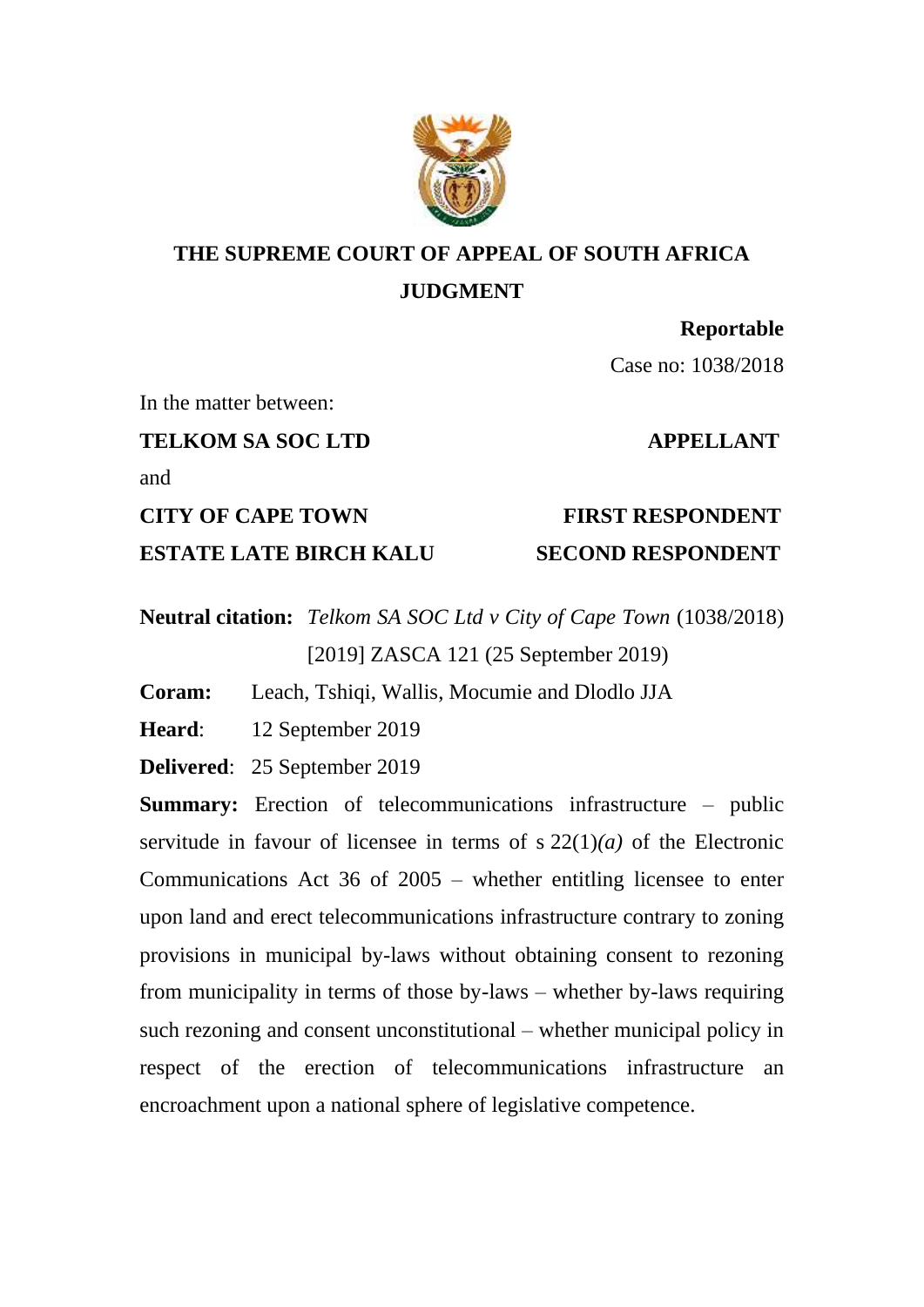# **ORDER**

**On appeal from:** Western Cape Division of the High Court (Andrews AJ, sitting as court of first instance):

The appeal is dismissed with costs, such costs to include those consequent upon the employment of two counsel.

# **JUDGMENT**

# **Wallis JA (Leach, Tshiqi, Mocumie and Dlodlo JJA concurring)**

[1] In 2017, in order to extend its mobile electronic communication network coverage in and around Cape Town, the first appellant, Telkom SA SOC Ltd (Telkom), planned to develop 135 sites for the erection of freestanding base telecommunication stations (FBTS), commonly referred to as cell phone masts, and rooftop base telecommunication stations (RBTS). One of the sites, on which it proposed to erect an FBTS, was a property owned by the estate of Mr Birch Kalu, the second respondent,<sup>1</sup> situated in the suburb of Heathfield, Cape Town. The Municipal Planning By-Law (the by-law) of the City of Cape Town (the City), $^2$  the first respondent, makes provision, as part of the overall zoning of the city, for the establishment and erection of both FBTS and RBTS.<sup>3</sup>

<sup>&</sup>lt;sup>1</sup> The estate played no role in the high court and has not participated in this appeal. We were informed from the bar that Telkom has indemnified the estate against any adverse order for costs arising from its involvement in these proceedings.

<sup>&</sup>lt;sup>2</sup> Published under PN206 in Western Cape Provincial Gazette 7414 of 29 June 2015.

<sup>&</sup>lt;sup>3</sup> See the definitions of a freestanding base station and a rooftop base telecommunication station in s 1 of Chapter 1 of Division 1 in Schedule 3 to the by-law.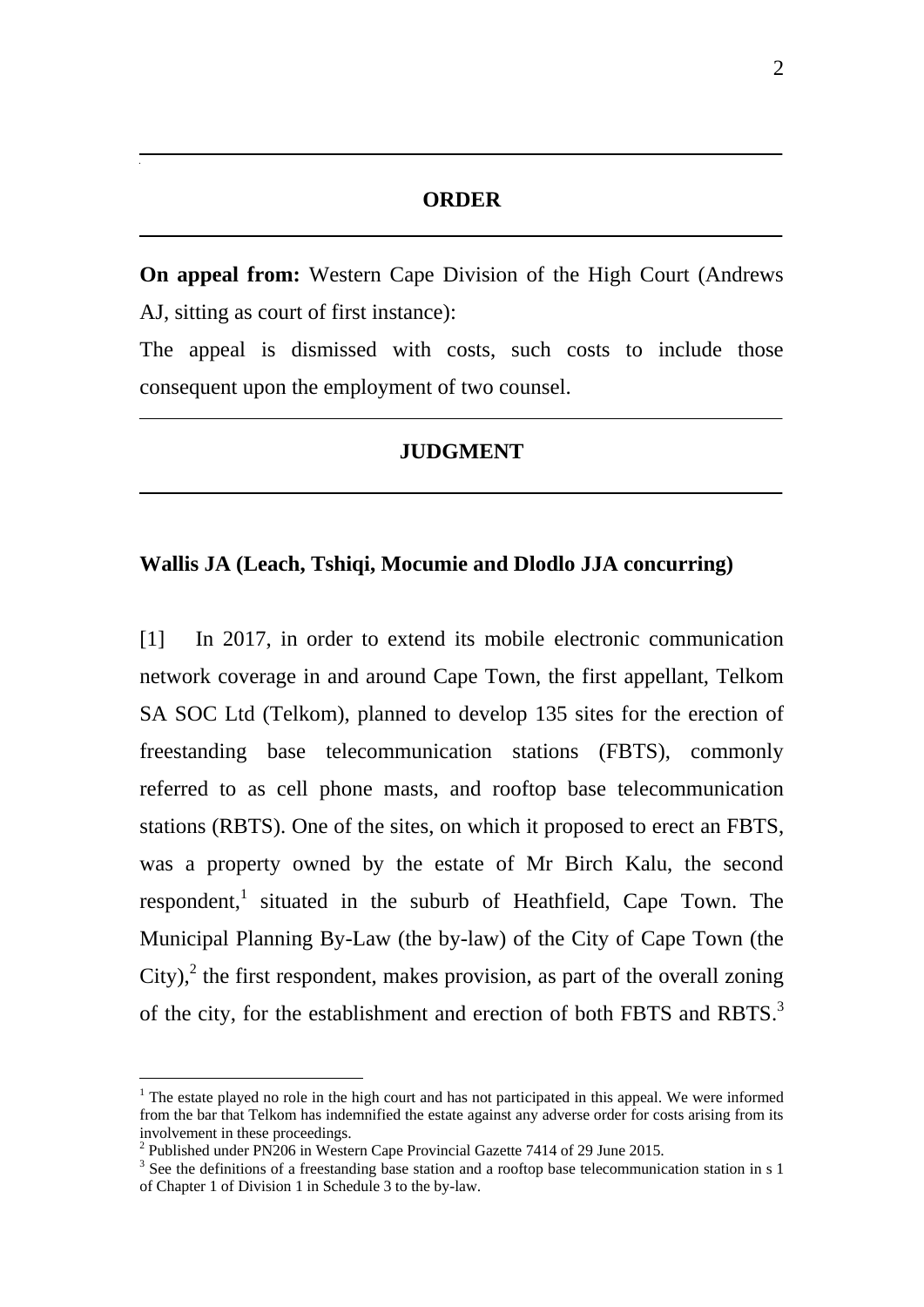However, the estate's property is zoned Single Residential Zone 1 under the by-law and that is a zoning that does not permit the erection of either an FBTS or an RBTS.

[2] In order to overcome this difficulty, Telkom applied on 18 January 2016 for the rezoning of a portion of the estate's property to Utility, which permits the establishment and erection of an FBTS. Telkom did not, however, wait for the City's approval of its application, but went ahead, two weeks later, and erected the FBTS. This prompted an outcry from local residents. The City then informed Telkom that it was in breach of the by-law and should seek an administrative penalty, before pursuing its application. Instead, Telkom launched the present proceedings to challenge the constitutional validity of the by-law and the City's related Telecommunications Mast Infrastructure Policy (the Policy).

[3] The city opposed the application and counter-applied for an order that the FBTS had been erected without its consent first being obtained, in breach of the National Building Regulations and Building Standards Act 103 of 1977 (the Standards Act). The application came before Andrews AJ who dismissed it and granted an order in terms of the City's counter-application, declaring that the erection, use and development of the FBTS on the Heathfield property was unlawful. This appeal is with her leave.

## **The issues**

#### *The counter-application*

[4] Telkom originally opposed the counter-application on two grounds. The first was that Telkom was the State for the purposes of the Standards Act and therefore exempt from the need to comply with its provisions.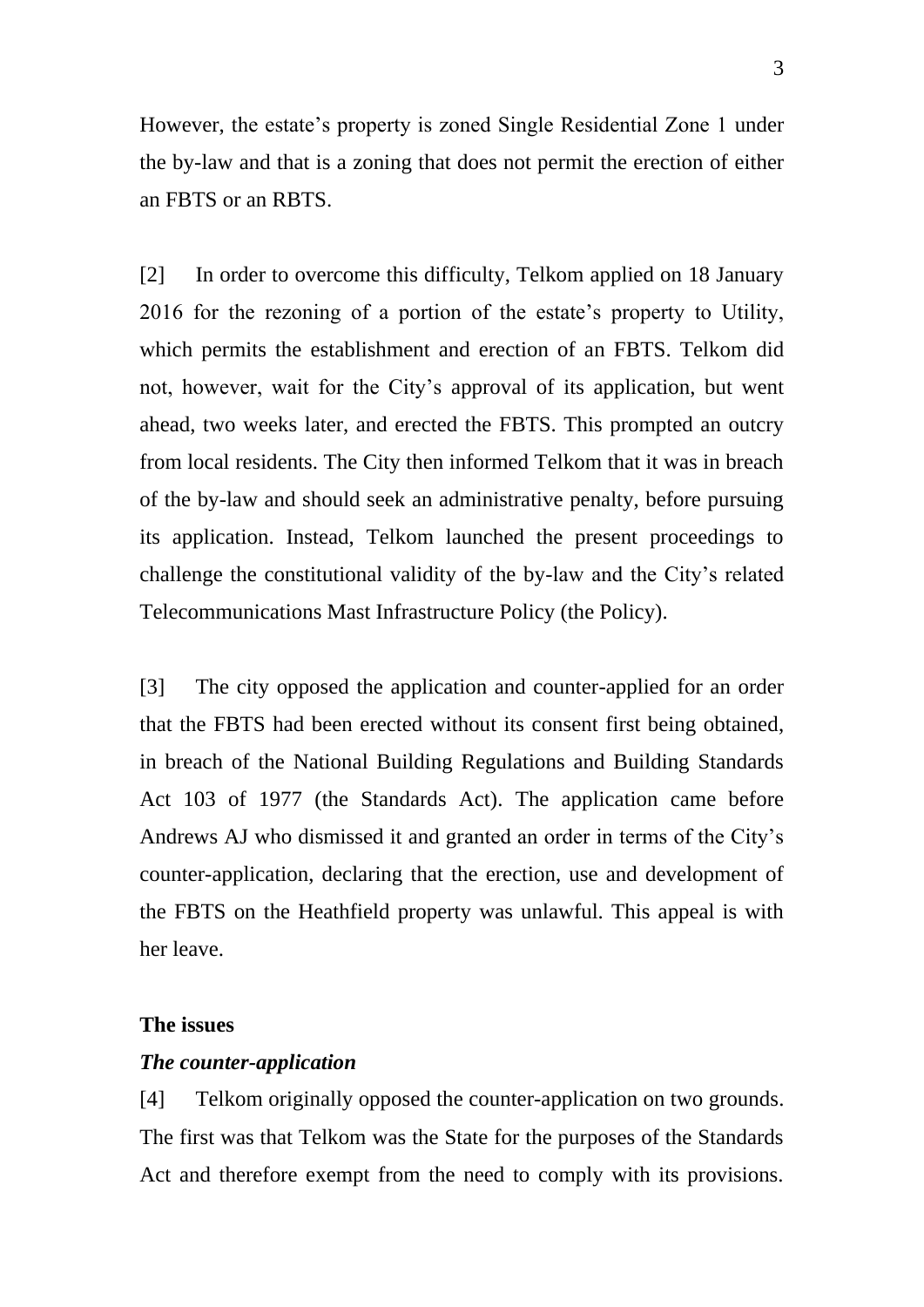The second was that a mast was not a building as defined in s 1 of the Standards Act. This argument was advanced on the narrow basis that, contrary to the contentions of the City, it did not fall within sub-para  $(a)$ (iii) of the definition, which in material part defines a building as: 'any other structure, whether of a permanent or temporary nature and irrespective of the materials used in the erection thereof, erected or used for or in connection with—

…

(iii) the rendering of any service'

It is the latter element of its argument on the counter-application that requires some attention in this judgment.

[5] The argument was advanced in Telkom's answering affidavit in the counter-application on the basis that, if regard was had to a separate provision in the definition dealing with the incidental provision of services such as water supply, drainage, sewerage, stormwater disposal, electricity supply and similar services, services in this portion of the definition related to services to the building. It was submitted that all the other structures listed in the definition accommodated a human activity, whilst a telecommunications facility was an automated facility requiring no human intervention. On that footing it was submitted that:

'… an electronic communications facility such as the mast which forms the subject matter of this application, does not fit into the definition of *"building"* in terms of the Building Act.'

[6] The proposition in the affidavit was entirely general and not restricted to the particular mast being erected on the estate's property. It claimed that masts were not buildings for the purposes of the Standards Act. This argument was then abandoned in the High Court. The abandonment was recorded by the judge in the following terms: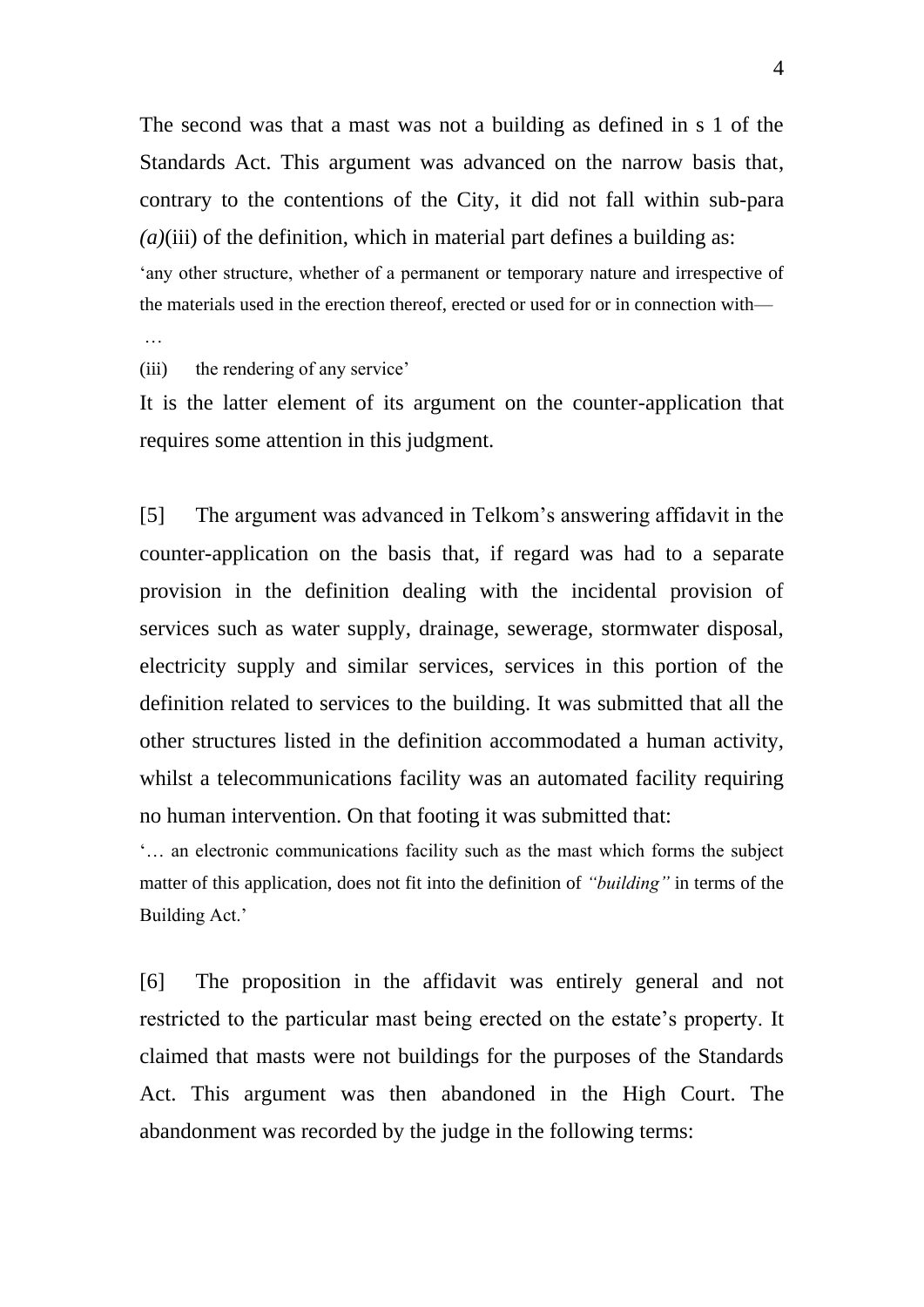'The Applicants indicated that they no longer persist in their opposition to the counter-application insofar as it relates to the absence of building plan approval for the telecommunications mast that was erected on the Second Applicant's property.

The First Applicant *conceded that unless exempted, a licensee must comply with the requirements of the Building Act and as such requires building plan approval for the mast on the Kalu property*.' (Emphasis added)

[7] Lest there could be any doubt about the effect of this concession, in its application for leave to appeal Telkom said:

'The court recorded the applicants' concession that approval under the National Building Regulations and Building Standards Act 103 of 1977 was required for a mast to be erected on the Kalu property … but then used this as a basis to grant declaratory relief … broader than the extent of the concession. This was an error. *The applicants' concession only went as far as the requirement for Building Act approval was concerned*.' (Emphasis added.)

Although the application for leave to appeal was granted in terms, the notice of appeal subsequently delivered did not persist in attacking the relief granted in the counter-application. As matters stood therefore when this appeal was heard there was no issue between the parties in regard to the proposition that the erection of masts without first obtaining the approval of the City under the Standards Act was unlawful.

[8] In the course of argument counsel for the City asked that we incorporate in this judgment an endorsement of the high court's order. The reason was that he was instructed that Telkom did not accept that a mast was a building requiring it to seek consent in terms of the Standards Act to erect either an FBTS or an RBTS. That attitude was reflected in a letter dated 12 July 2019 furnished to us after the hearing and addressed by Telkom's attorneys to the National Director of Public Prosecutions. The letter relied upon an unreported decision in the Gauteng Division of the High Court, Pretoria in which it was held that a telecommunications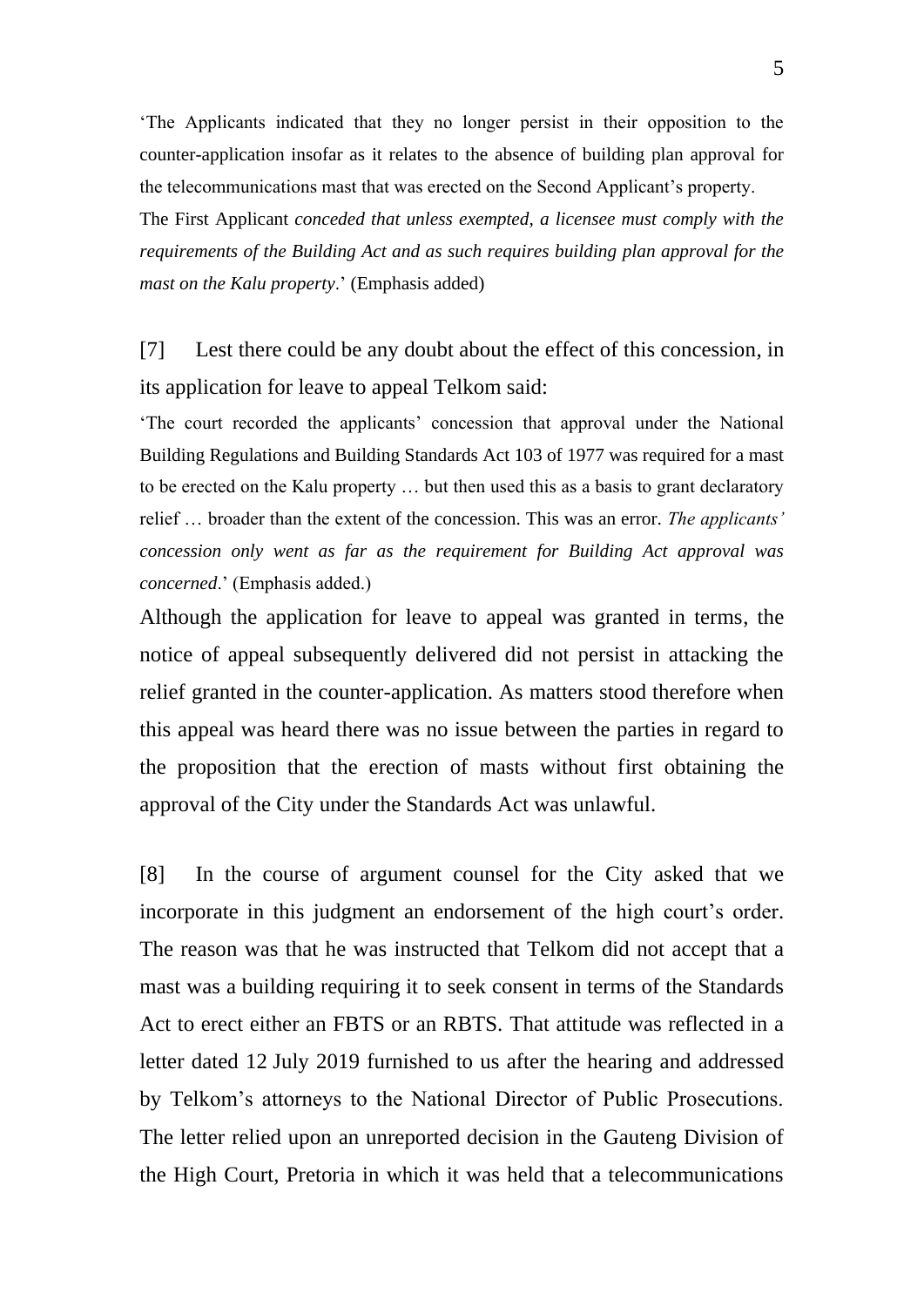mast was not a building under the Standards Act because it did not fall under sub-para  $(e)$  of the definition of 'building' in that Act.<sup>4</sup> The decision did not assist Telkom, because the judgment in this case in the High Court was based upon the proposition that a telecommunications mast was a building under sub-para *(a)*(iii) of the definition quoted above.

[9] At the hearing we raised the City's request with Telkom's counsel. After taking instructions he gave us the firm assurance that Telkom now accepts that it is obliged to obtain building plan approval under the Standards Act before constructing either form of base station.<sup>5</sup> The acceptance was expressly premised on both the high court order and the judgment of the Constitutional Court in *Link Africa*. 6 To our surprise, after this judgment had been prepared in draft and circulated among the members of the court, the registrar received a further letter from the City's attorneys repeating counsel's request. The request was made in the light of a letter from Telkom's attorneys dated 13 September 2019 asserting that counsel's undertaking was restricted to the estate's property and was not a general undertaking relating to the erection of all base stations. According to the letter of 13 September 2019, Telkom's attitude was that it wished to reserve the right to argue in due course that there may be a distinction between 'the structural features of a given mast and the definition of a building in the Building Regulations Act'.

[10] The letter of 13 September 2019 does not correctly reflect the assurance we were given. Notes of the argument show that counsel said

<sup>&</sup>lt;sup>4</sup> Du Plessis and Another v City of Tshwane Metropolitan Municipality and Another Case NO 26009/2018 dated 28 March 2019, unreported.

<sup>5</sup> A base station is a building for the purpose of the Standards Act. *Mobile Telephone Networks (Pty) Ltd v Beekmans NO and Others* [2016] ZASCA 188; 2017 (4) SA 623 (SCA).

<sup>6</sup> *City of Tshwane Metropolitan Municipality v Link Africa (Pty) Ltd and Others* [2015] ZACC 29; 2015 (6) SA 440 (CC) (*Link Africa*).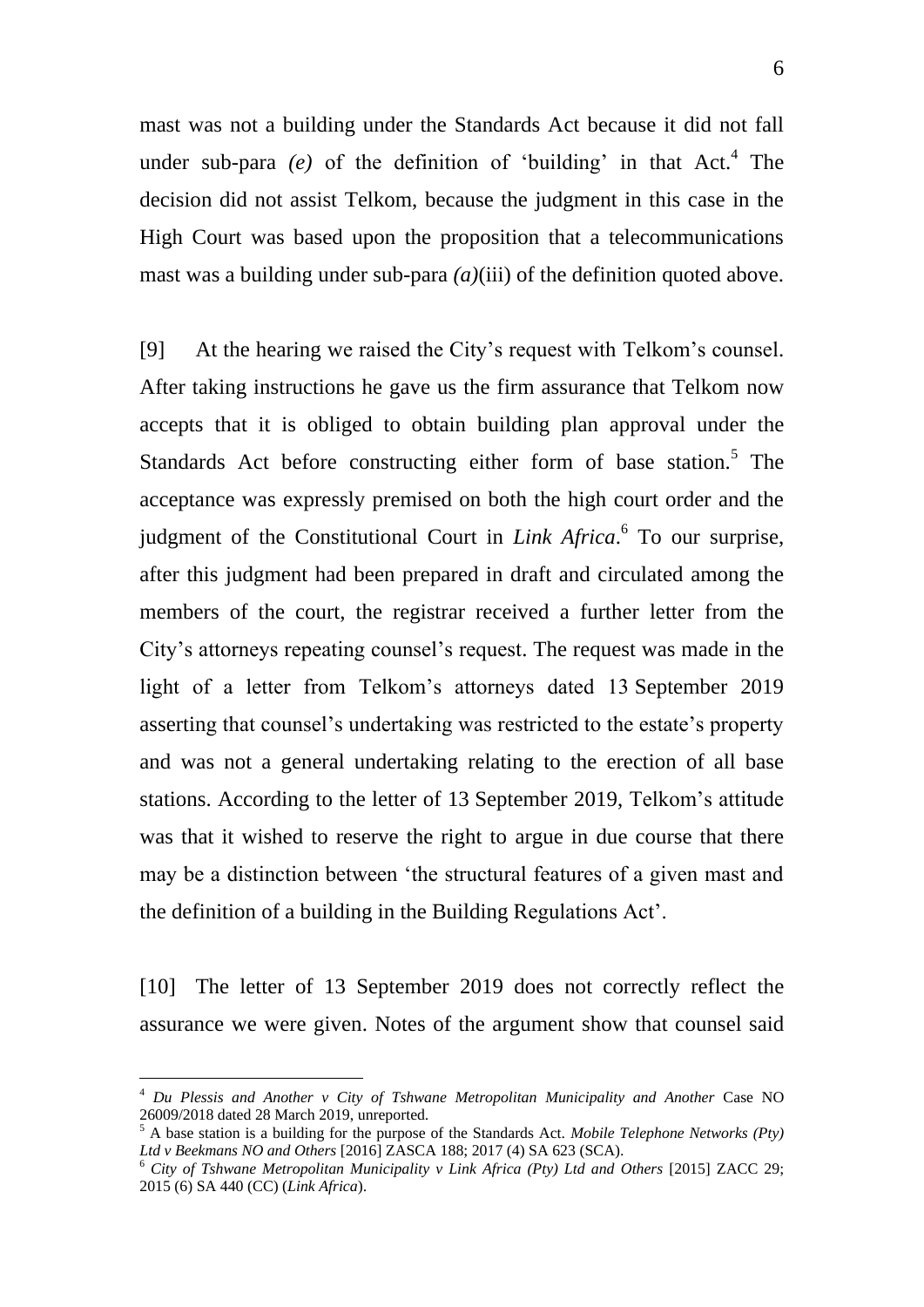that, since the judgment in the court below 'Telkom concedes that it must comply with the building regulations<sup> $\frac{7}{7}$ </sup> He added that it was unnecessary for the declaratory order to be amplified or restated, as Telkom accepted it was bound. Finally he said 'The Constitutional Court has spoken.' There was no question in anyone's mind that he was referring to the statement in the final sentence of para 189 of the majority judgment in *Link Africa* that, if by-laws exist regulating the manner in which a licensee should exercise its powers, 'the licensee must comply'. What he conveyed to the bench was that Telkom accepted the application of the Standards Act and any building by-laws to the erection of masts. The endeavour to suggest in the letter to the registrar from Telkom's attorney dated 13 September 2019 that there may be circumstances in which that Act and any such by-laws do not apply in relation to obtaining building plan approval to the construction of either an FBTS or an RBTS, is inconsistent with the undertaking given by Telkom to this court. There is no reason why Telkom should not be bound by its undertaking, given that it meant that the court did not take further the request on behalf of the City.

### *The constitutional challenge*

 $\overline{a}$ 

[11] Accordingly the appeal is solely concerned with the constitutional challenge. In addressing that challenge, nothing turns on the precise language of the relevant provisions of the by-law or, save in one respect, the terms of the Policy. It suffices to know that Cape Town is divided into various zones for planning purposes. In some of those zones the erection of either an FBTS or an RBTS is prohibited. In others, they may be erected with the consent of the City, with more zones permitting a consent user in respect of RBTS than FBTS. Finally there are zones

 $<sup>7</sup>$  One colleague's note read 'Building Act' but it is immaterial whether 'Act' or 'regulations' was used.</sup>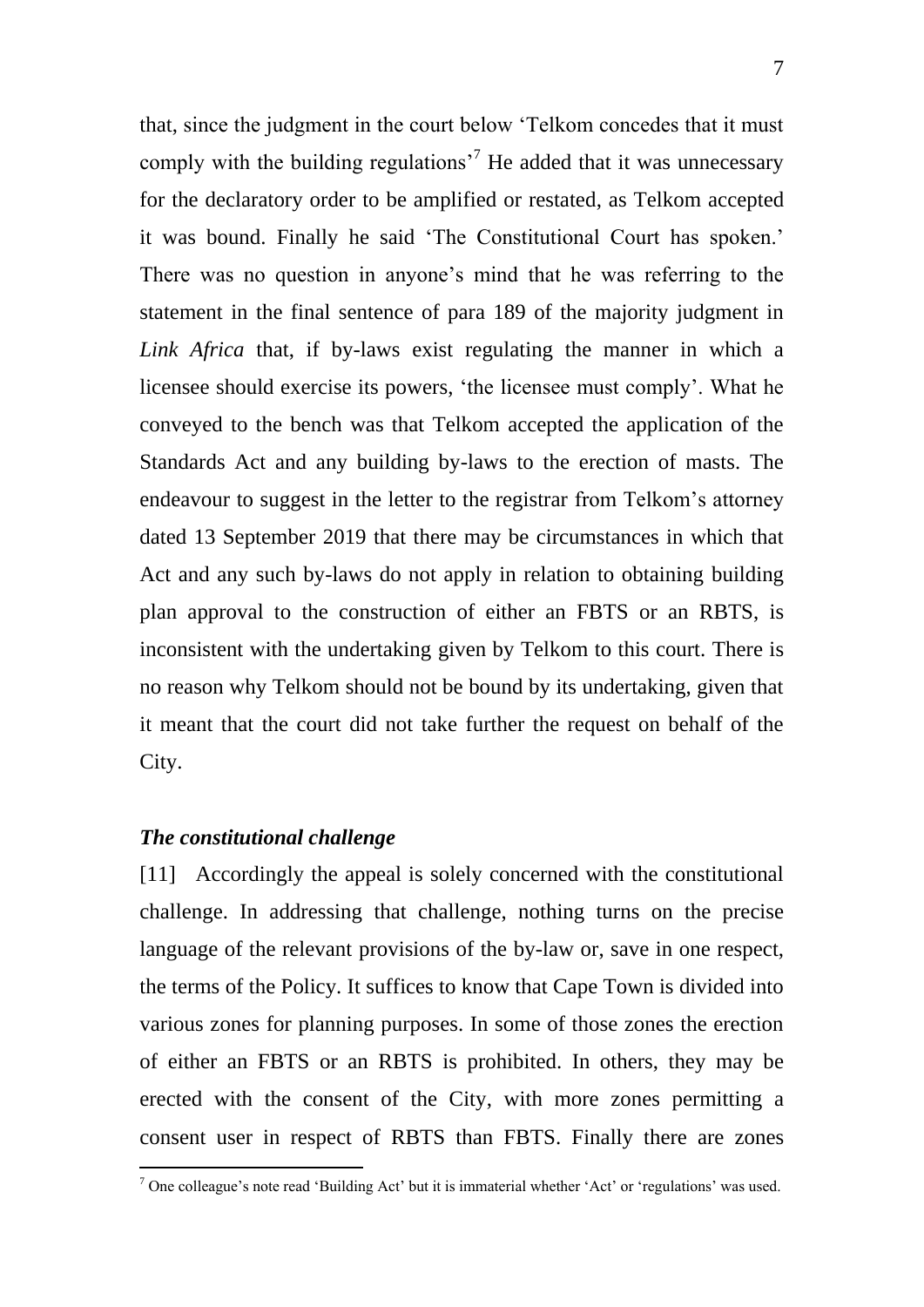where both forms of base station are permitted users and may be erected without any special consent being required. Telkom objects to the fact that, in order for it to erect base stations, it is sometimes required by the by-law to obtain a change in zoning of the property and sometimes the City's consent.

[12] Telkom based its case on section 22 of the Electronic Communications Act 36 of 2005 (the Act), which reads as follows:

#### '**Entry upon and construction of lines across land and waterways.**

 $(1)$  An electronic communication network service licensee may—

*(a)* enter upon any land, including any street, road, footpath or land reserved for public purposes, any railway and any waterway of the Republic;

*(b)* construct and maintain an electronic communications network or electronic communications facilities upon, under, over, along or across any land, including any street, road, footpath or land reserved for public purposes, and railway and any waterway of the Republic; and

*(c)* alter or remove its electronic communications network or electronic communications facilities, and may for that purpose attach wires, stays or any other kind of support to any building or other structure.

(2) In taking any action in terms of subsection (1), due regard must be had to applicable law and the environmental policy of the Republic.'

[13] The argument was that this section empowered Telkom to enter upon any land selected by it and erect base stations, without seeking the consent of the owner $^{8}$  or anyone else, including the City. Insofar as the by-law prevented it from doing that in certain zones, without obtaining municipal consent to a rezoning or consent to the property's use for that purpose, it contended that it was in conflict with s 22(1) of the Act and was therefore invalid.

<sup>&</sup>lt;sup>8</sup> In regard to the Heathfield property of the estate it had concluded a lease with the current occupier, Mr Kalu's son.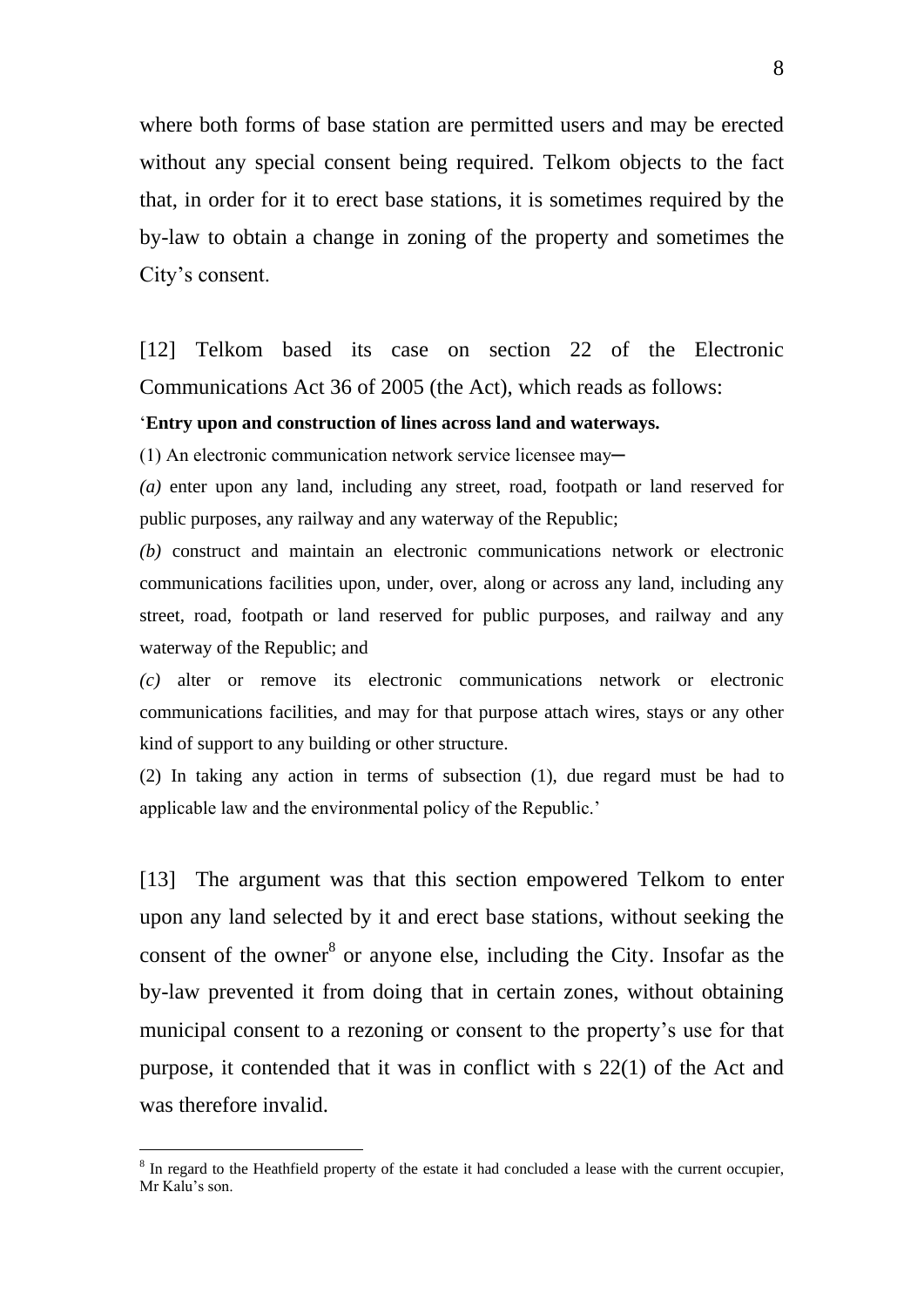[14] The Constitutional Court considered this particular section in *Link Africa* and Telkom relied upon the following passage in the majority judgment:<sup>9</sup>

'These provisions indicate that licensees, though empowered by national legislation, must abide by municipal by-laws. *The only limit is that by-laws may not thwart the purpose of the statue by requiring the municipality's consent.* If by-laws exist that regulate the manner (what counsel called the "modality") in which a licensee should exercise its powers, the licensee must comply.' (Emphasis added.)

[15] It is helpful to appreciate the narrowness of the right for which Telkom contended. It no longer contended, as it did before the High Court, that it might erect base stations without obtaining building plan approval in terms of the Standards Act from the City (or any other affected authority). Nor did it contend, before this court, that it was exempt from the operation of any by-law governing matters such as the dimensions of a structure, the materials from which it was made, the observance of safety regulations and the like. Its only argument was that it was free to select where to situate base stations without any interference from the City, or any need to obtain its consent to the use of the sites it chose for that purpose. It contended that the provisions of the by-law that gave the City the power to withhold consent to rezoning for such purposes or required its consent to the erection of a base station in certain areas, went beyond its legislative competence. Alternatively, it argued that these provisions gave rise to a conflict with national legislation governing telecommunications and that conflict fell to be resolved in favour of the national legislation.

<sup>9</sup> *Link Africa* para 189.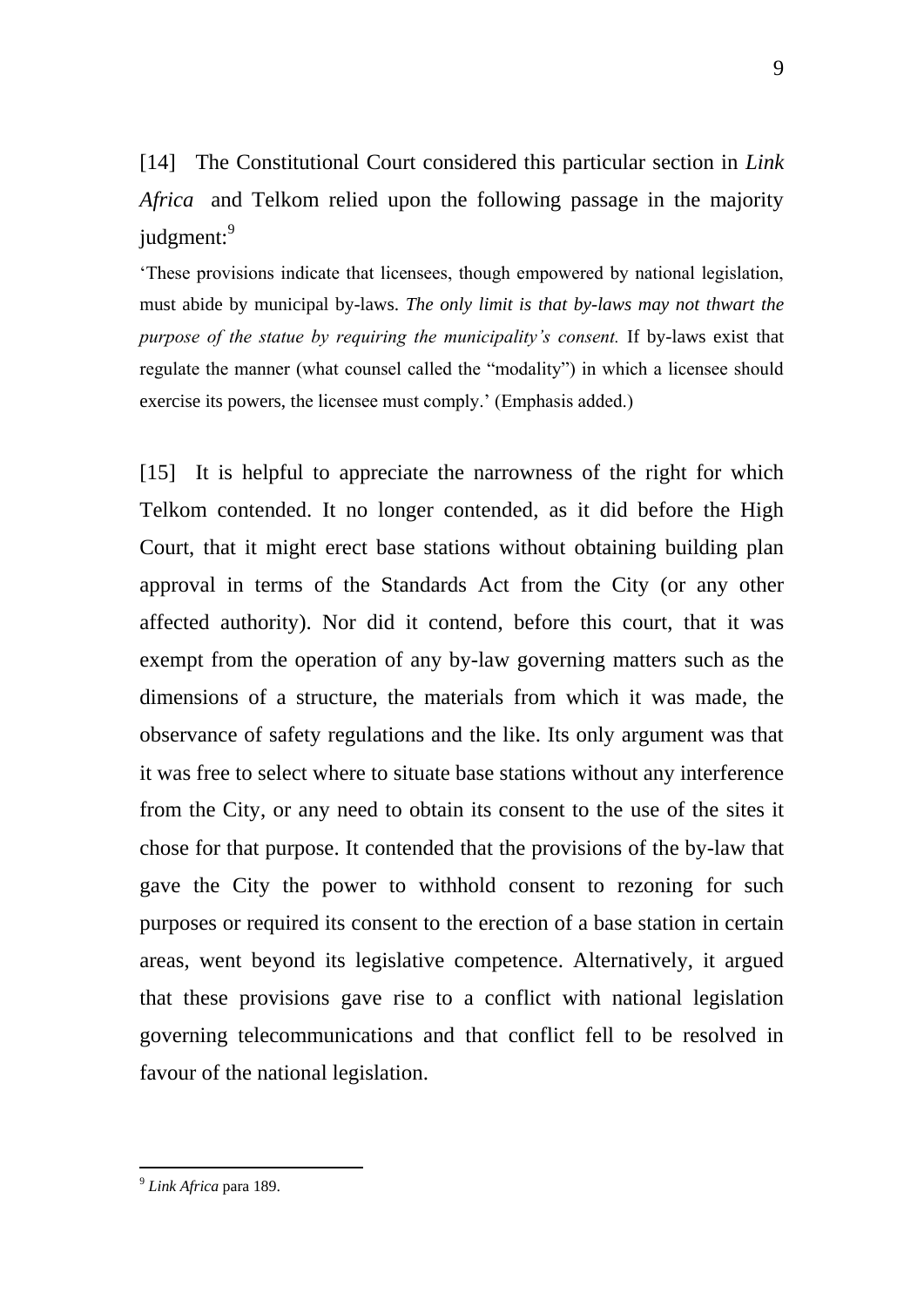#### **The City's legislative competence**

[16] In terms of s 156(1) of the Constitution a municipality has executive authority and the right to administer the local government matters listed in Part B of Schedule 4. Relevant for present purpose is municipal planning. Municipalities may make and administer by-laws for the effective administration of these matters.<sup>10</sup> The by-law in issue in this case was made pursuant to that power.

[17] The nature of municipal planning has been explained in several authoritative judgments. Thus Yacoob J said: $11$ 

'The zoning of land and the question whether sub-division should be allowed in relation to any land is essentially a planning function in terms of Schedule 4 and Schedule 5 to the Constitution. … Our Constitution requires municipal planning to be undertaken by municipalities.'

In this court, Nugent JA said: $^{12}$ 

It is clear that the word "planning", when used in the context of municipal affairs, is commonly understood to refer to the control and regulation of land use, and I have no doubt that it was used in the Constitution with that common usage in mind.'

In the Constitutional Court in the same case, Jafta J endorsed this approach and said: $13$ 

'Returning to the meaning of "municipal planning", the term is not defined in the Constitution. But "planning" in the context of municipal affairs is a term which has assumed a particular, well-established meaning which includes the zoning of land and the establishment of townships. In that context, the term is commonly used to define the control and regulation of the use of land. There is nothing in the Constitution indicating that the word carries a meaning other than its common meaning which includes the control and regulation of the use of land. It must be assumed, in my view,

 $10$  Constitution s 156(2).

<sup>&</sup>lt;sup>11</sup> *Wary Holdings (Pty) Ltd v Stalwo (Pty) Ltd and Another* [2008] ZACC 12; 2009 (1) SA 337 (CC) para 131.

<sup>&</sup>lt;sup>12</sup> Johannesburg Municipality v Gauteng Development Tribunal and others [2009] ZASCA 106; 2010 (2) SA 554 (SCA) para 41 *(Gauteng Development Tribunal* (SCA))*.*

<sup>13</sup> *The City of Johannesburg Metropolitan Municipality v Gauteng Development Tribunal and others* [2010] ZACC 11; 2010 (6) SA 182 (CC) para 57 *(Gauteng Development Tribunal* (CC)).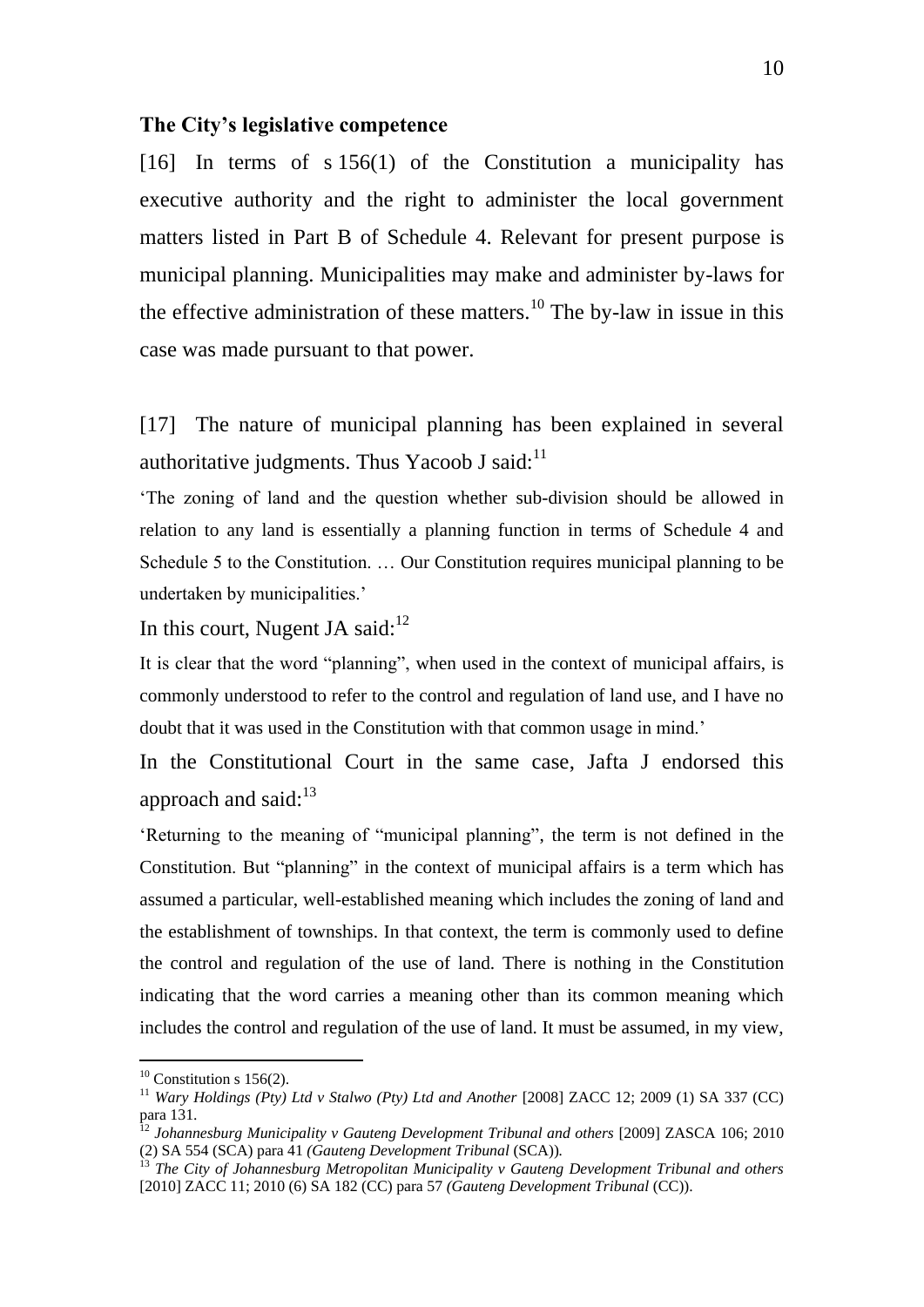that when the Constitution drafters chose to use "planning" in the municipal context, they were aware of its common meaning. Therefore, I agree with the Supreme Court of Appeal that in relation to municipal matters the Constitution employs 'planning' in its commonly understood sense.'

[18] This jurisprudence establishes in robust terms both the scope of the competence of municipal planning and that it is to be protected against intrusion by either national or provincial government. That appears from the following passage in the judgment in *Lagoonbay*: 14

'This Court's jurisprudence quite clearly establishes that: (a) barring exceptional circumstances, national and provincial spheres are not entitled to usurp the functions of local government; (b) the constitutional vision of autonomous spheres of government must be preserved; (c) while the Constitution confers planning responsibilities on each of the spheres of government, those are *different* planning responsibilities, based on "what is appropriate to each sphere"; (d) '"planning" in the context of municipal affairs is a term which has assumed a particular, well established meaning *which includes the zoning of land and the establishment of townships*' (emphasis added); and (e) the provincial competence for "urban and rural development" is not wide enough to include powers that form part of "municipal planning".'(Footnotes omitted.)

[19] There can be no doubt then that the by-law was, in principle, a proper exercise of the municipal planning competence given to all municipalities by the Constitution. Recognising this, counsel for Telkom argued in their heads of argument that the by-law purported to regulate telecommunications and, to the extent that it did so, it went beyond the municipal competence. The essence of the argument was that, because the effect of the by-law's zoning provisions was to restrict Telkom's ability

<sup>14</sup> *Minister of Local Government, Western Cape v Lagoonbay Lifestyle Estate (Pty) Ltd and Others* [2013] ZACC 39; 2014 (1) SA 521 (CC) para 46.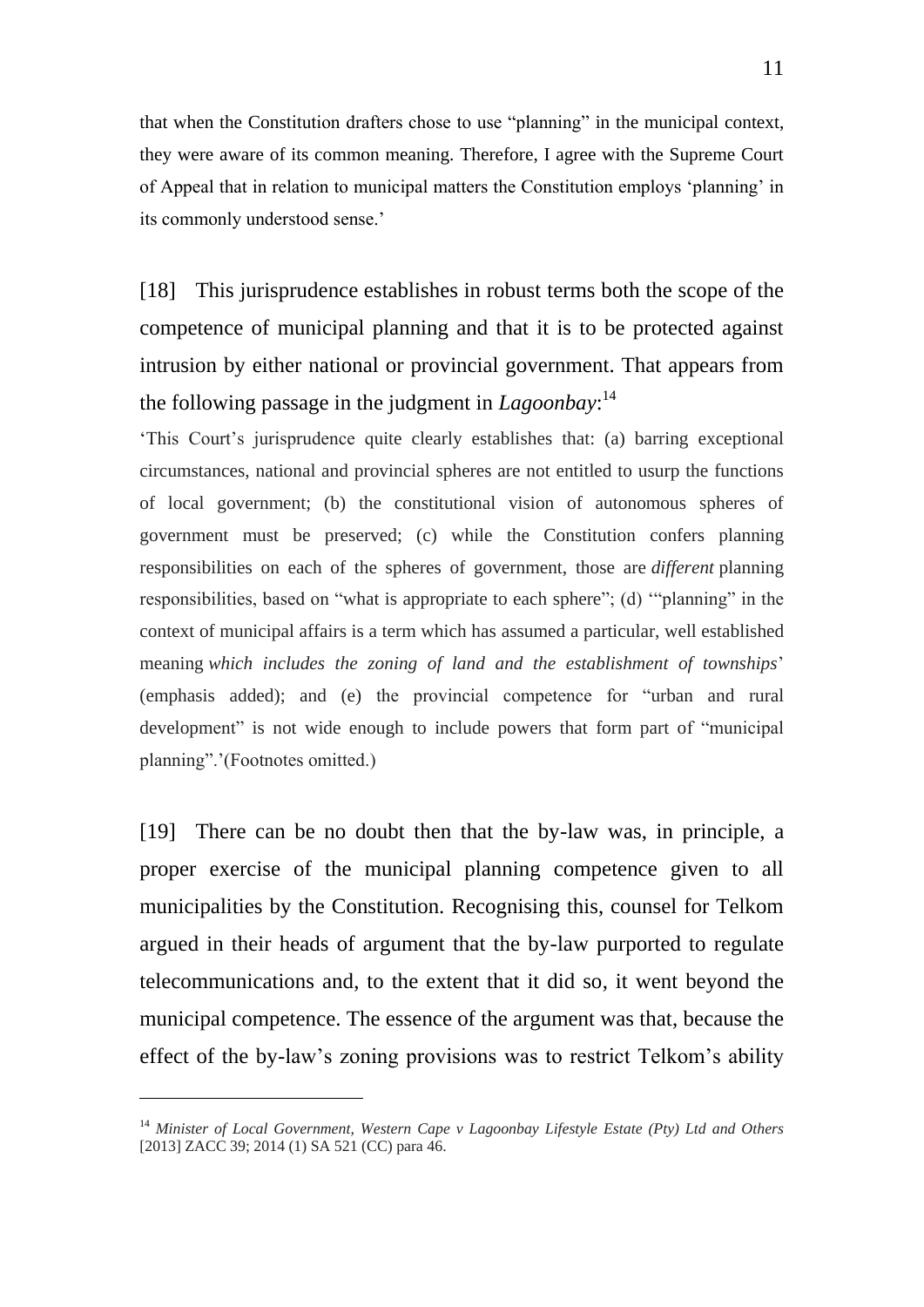to locate base stations and other telecommunications infrastructure at sites of its own choosing, this amounted to the regulation of telecommunications. The point was summarised in the following terms in Telkom's practice note:

'The City of Cape Town has no legislative competence over telecommunication. To the extent, therefore, that the By-law regulates the roll-out of telecommunications infrastructure, it is beyond the municipality's competence and therefore invalid.'

[20] The difficulty with this approach was that, if applied in that fashion, it would effectively exclude the municipality from engaging in the zoning that has been held to lie at the heart of municipal planning. The exclusion would not be confined to telecommunications infrastructure. It would also extend to matters such as infrastructure for the provision of electricity or the supply of bulk water. In designating land as zoned for hospital purposes it would trench upon national and provincial areas of exclusive legislative competence in regard to public health and the provision and siting of healthcare facilities. The same would apply to zones demarcated for schools or education purposes. Zoning provisions directed at preventing the siting of casinos and gambling activities, in the vicinity of schools or places of worship, would infringe upon provincial powers in regard to the licencing of such establishments, a material part of which is always the location in which the premises are situated. Housing is a national and provincial area of legislative competence. Would that mean that the national and provincial housing authorities could override municipal zoning provisions setting out the areas in which housing can be constructed and determining the nature of the housing to be erected in each zone? The examples can be multiplied, but these should suffice.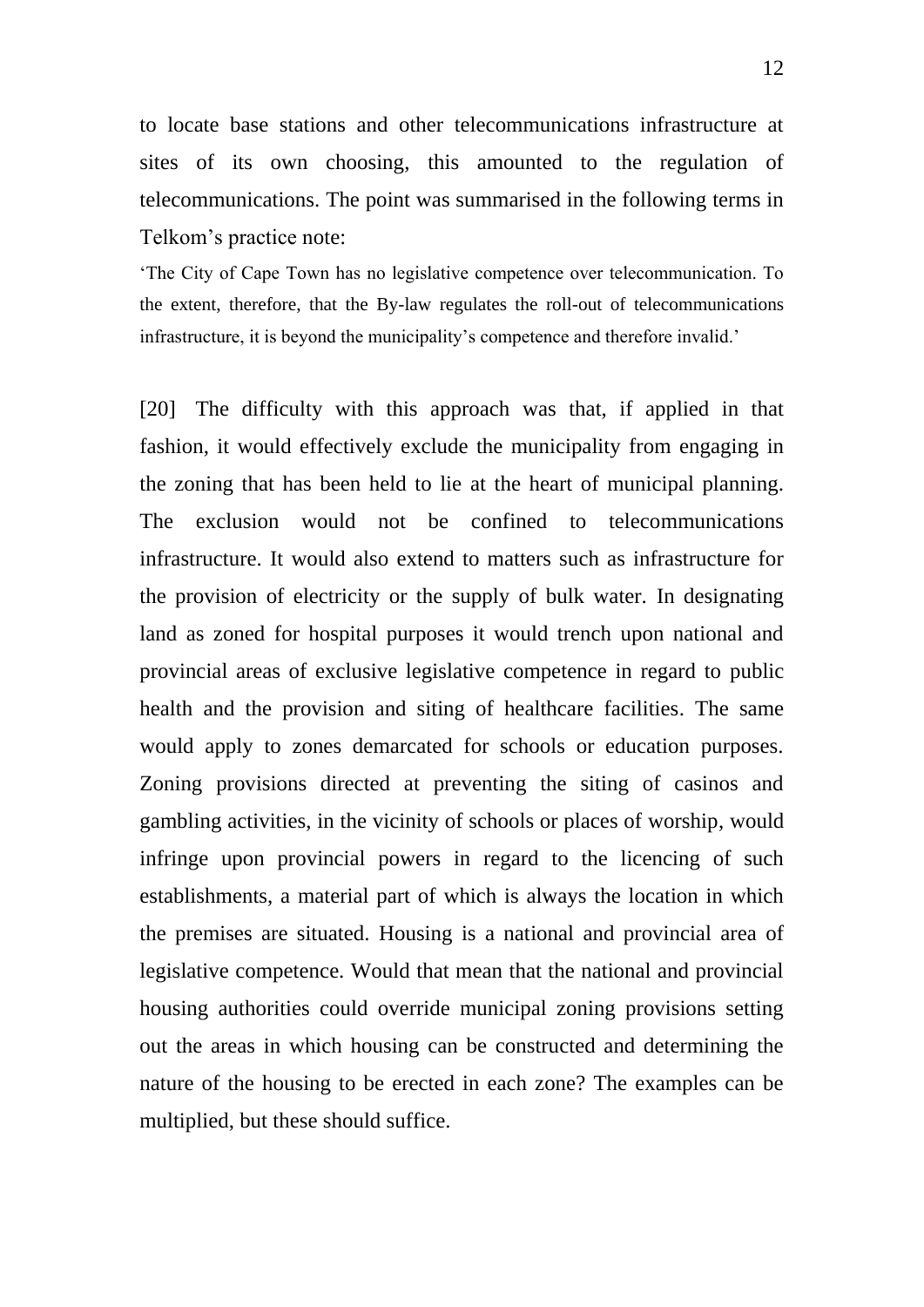[21] The flaw in the argument, as counsel for the City pointed out, is that, if it were correct, the breadth of the legislative competence of national and provincial legislatures when compared to municipalities, would subordinate the latter to the former to a point where the municipal competence would be deprived of any useful content and become a shell. But that is not the aim of the Constitution, which provides in s 41(1) that all spheres of government must:

'*(e)* respect the constitutional status, institutions, powers and functions of government in the other spheres;

*(f)* not assume any power or function except those conferred on them in terms of the Constitution;

*(g)* exercise their powers and perform their functions in a manner that does not encroach on the geographical, functional or institutional integrity of government in another sphere …'

In s 151(4) the Constitution provides that neither the national nor the provincial government may compromise or impede a municipality's ability or right to exercise its powers or perform its functions. Contrary to the argument addressed to us, the approach of the Constitution is to support the exercise by a municipality of its core competence and to preclude other spheres of government from interfering therewith.

[22] Telkom's argument amounted to national government removing, by way of s 22(1) of the Act, the power of municipalities to determine by way of zoning where provision was to be made within their areas of jurisdiction for the erection of telecommunications infrastructure. The impact of such facilities on the urban environment would be outside the regulatory powers of municipalities insofar as their positioning was concerned. That power would then be vested in the licensees under the Act.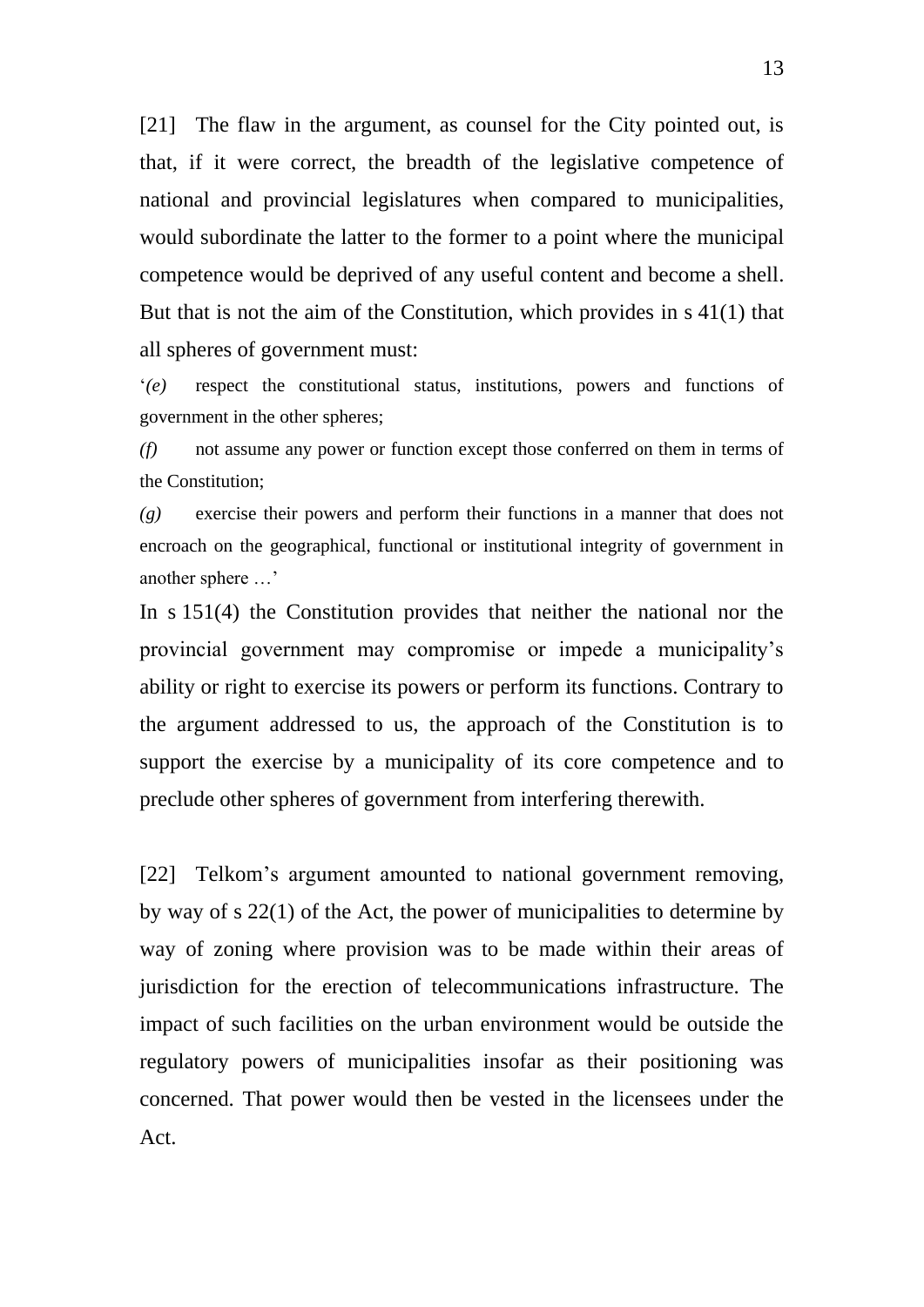[23] The starting point of the argument that telecommunications was a national legislative competence and therefore that all aspects of telecommunications, down to and including the location of telecommunications infrastructure, must therefore fall outside the scope of municipal planning, was wrong. As Nugent JA pointed out in *Gauteng Development Tribunal* (SCA)<sup>15</sup> this inverted the enquiry. In a passage that the Constitutional Court<sup>16</sup> said 'illuminated the proper approach to the Constitution's allocation of governmental powers' and bears repetition, he said:

'It is to be expected that the powers that are vested in government at national level will be described in the broadest of terms, that the powers that are vested in provincial government will be expressed in narrower terms, and that the powers that are vested in municipalities will be expressed in the narrowest terms of all. To reason inferentially with the broader expression as the starting point is bound to denude the narrower expression of any meaning and by so doing to invert the clear constitutional intention of devolving powers on local government.'

[24] Telkom's counsel accepted that generally speaking this was the correct approach, but submitted that there was an exception to the general proposition. This arose in part, he said, from the fact that municipal planning fell to be considered against the background that the entire country now falls within some or other local government area. The result, so he submitted, was that cross-municipal networks, such as the national electricity grid, telecommunications and roads, should be treated as being matters that could not be subjected to municipal planning regulation. He postulated the situation where one municipality required a telecommunications licensee to follow a particular route for the installation of its infrastructure across the area of that municipality to a

<sup>&</sup>lt;sup>15</sup> Gauteng Development Tribunal (SCA) para 36.

<sup>16</sup> *Minister of Local Government, Environmental Affairs and Development Planning, Western Cape v habitat Council and Others* [2014] ZACC 9; 2014 (4) SA 437 (CC) para 13, fn 19 (*Habitat Council*).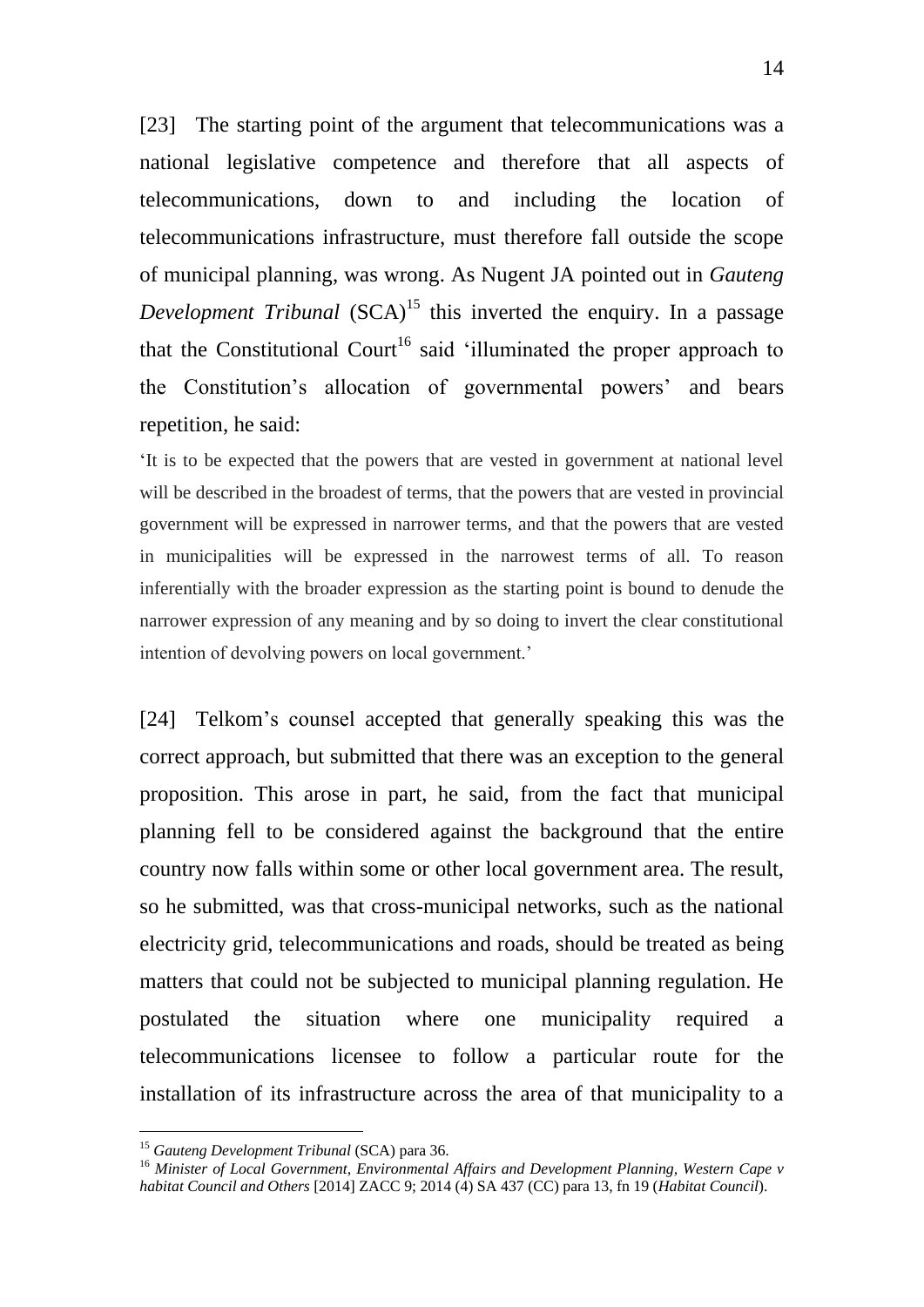point I will call 'A', but the adjacent municipality would not, in accordance with its own planning by-laws, allow the infrastructure to enter its jurisdiction at 'A', requiring instead that it enter at 'B'.

[25] In substance the submission raised two arguments that the Constitutional Court dealt with and rejected in *Habitat Council*. The one was that when dealing with major planning issues, such as those arising in the scenario outlined by counsel, 'parochial municipal interests' would prevail. The answer given by the Constitutional Court was that, as a matter of constitutional design, parochial interests should prevail on subdivision and zoning decisions. $17$ 

[26] The second argument was that leaving these zoning decisions to every municipality served by a cross-municipal network would undermine the ability to engage in the national or provincial planning that underpins the provision of such networks. The Constitutional Court rightly said that this was a bogey that had to be slain.<sup>18</sup> It pointed out that national and provincial government have legislative competence over regional planning and development and provincial government has exclusive legislative competence over provincial planning.<sup>19</sup> These powers can be exercised in ways that address Telkom's concerns.

[27] The principal statute under this head is now the Spatial Planning and Land Use Management Act 16 of 2013 (SPLUMA). It does indeed address the concerns raised in counsel's argument. For example, in terms of s 52 of SPLUMA land development applications materially impacting upon an exclusive functional competence in the national sphere, must be

<sup>17</sup> *Habitat Council* para 23.

<sup>18</sup> *Habitat Council* para 19.

<sup>19</sup> *Habitat Council* para 19 fn 24.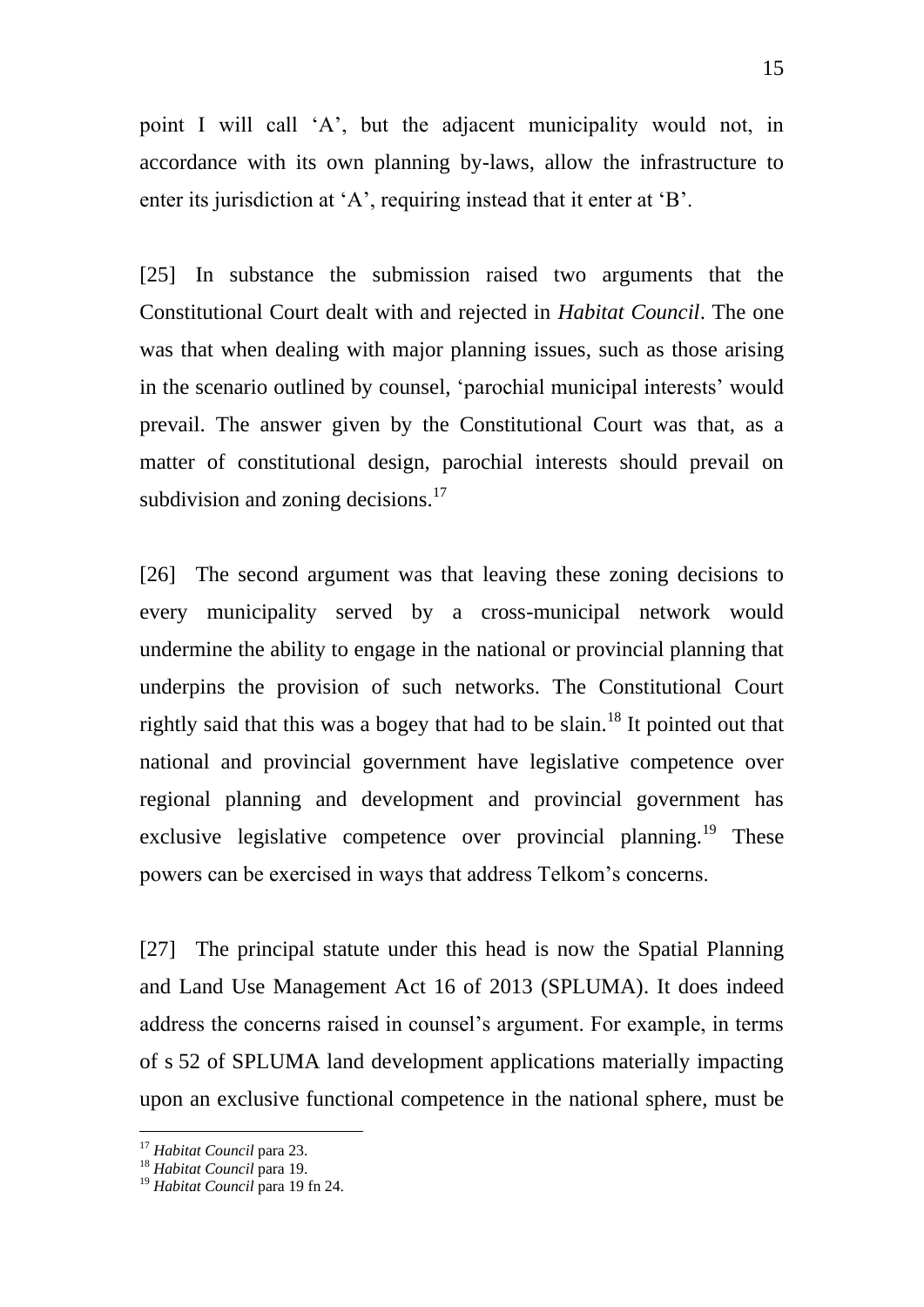referred to the Minister of Rural Development and Land Reform, and among other powers the Minister may, no doubt in an extreme case, direct that it should be decided by him or her.<sup>20</sup> In regard to zoning issues Schedule 1 of SPLUMA requires provincial legislation to establish a uniform set of land use zones to be used by municipalities (para *(a)*) and also to provide a single uniform system for land use and development, consistent with the provisions, objects, development principles, norms and standards prescribed in SPLUMA (para *(f)*). This should allay fears of inconsistent treatment by different municipalities, especially when it is recognised that all municipalities have a shared interest in the provision of adequate telecommunications services to their residents and businesses and public agencies operating in their area of jurisdiction.

[28] It must be borne in mind that Telkom's case is not that there is more than one planning system to which it is accountable and that this is hampering its ability to discharge its obligations as a licensee. Its argument is that it should be unfettered in determining where it should be able to erect its telecommunications infrastructure, including both FBTS and RBTS, save insofar as its decisions in that regard may be challenged on the grounds provided for the review of administrative decisions in  $PAJA<sup>21</sup>$  or under the principle of legality. This would lead to the curious result that the construction of major infrastructure that can be seen across our country and in many places in our cities, having a potentially major impact on the environment, would fall outside any regulatory control insofar as its location was concerned.

<sup>20</sup> SPLUMA s 52(5)*(b)*.

 $21$  The Promotion of Administrative Justice Act 3 of 2000.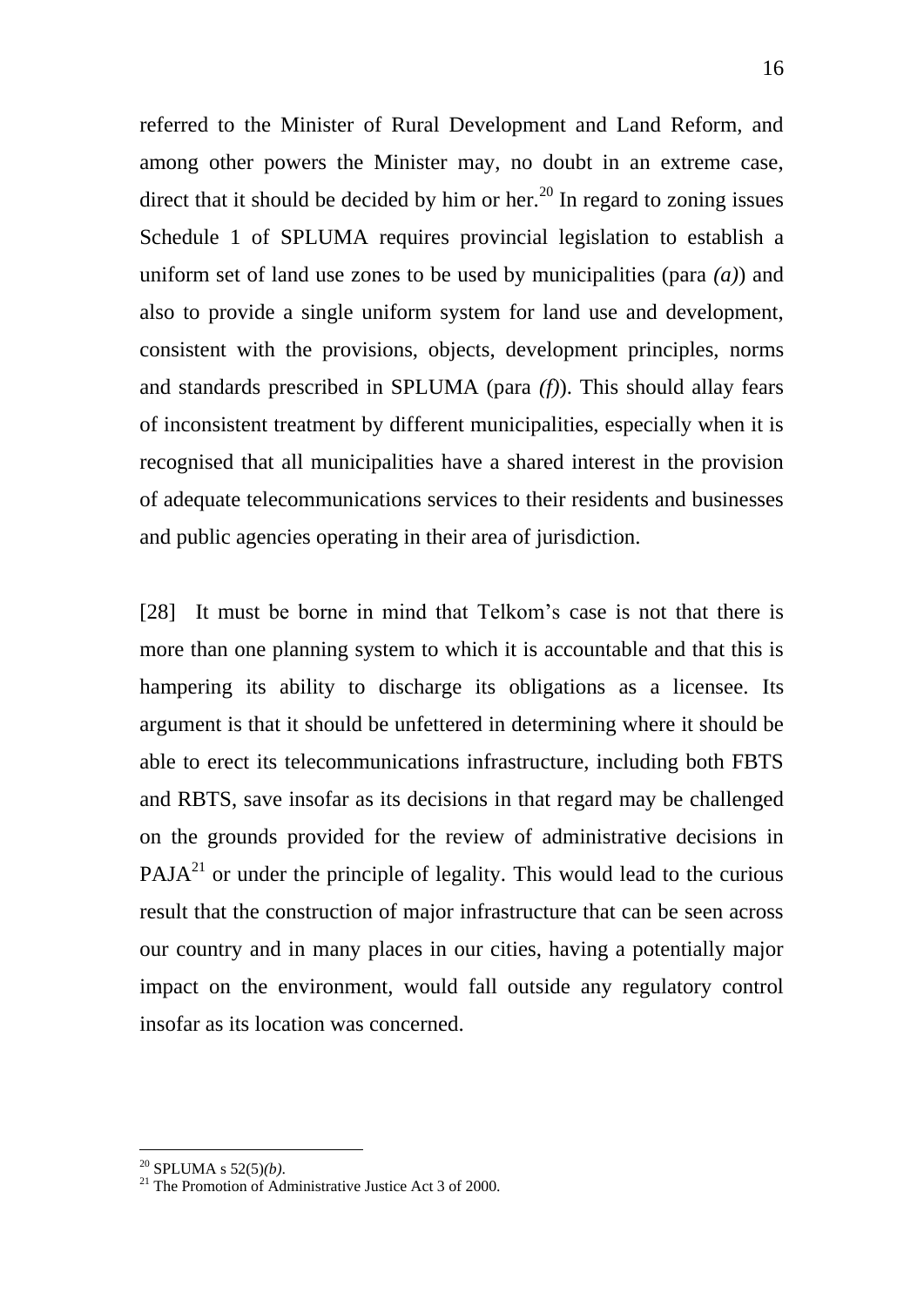[29] For all those reasons the primary argument that the City had no competence to make a by-law dealing, by way of zoning, with where telecommunications infrastructure may be erected, must be rejected. Such a by-law does not involve legislation on telecommunications matters, but matters of municipal planning. I turn then to the alternative argument.

# **The by-law conflicts with s 22(1)**

[30] Under this head it was accepted that the municipality's legislative competence was not restricted by s 22(1) in the manner contended for under the first head. Instead it was contended that the manner in which it had been exercised, by requiring Telkom to obtain the City's consent in certain circumstances to the erection of telecommunications infrastructure, nonetheless conflicted with  $s 22(1)(a)$  of the Act and was therefore invalid.

[31] It is by no means clear that this argument is distinct from the first argument. The attack on the City's legislative competence was based upon the proposition that the municipal planning competence did not extend to telecommunications. In its initial form the argument posited that this was because the zoning provisions regulated telecommunications. In its varied form, as advanced in oral argument, it was that there was an exception to the ambit of municipal planning in relation to cross-municipality infrastructural development, including telecommunications. Once it is held that neither argument is correct, the necessary conclusion is that s 22(1) does not operate to exclude from the ambit of municipal planning matters concerning the construction of telecommunications infrastructure. The reason is that this is a planning function, not a regulation of telecommunications. As the attack was addressed to the zoning provisions legislated for in the exercise of the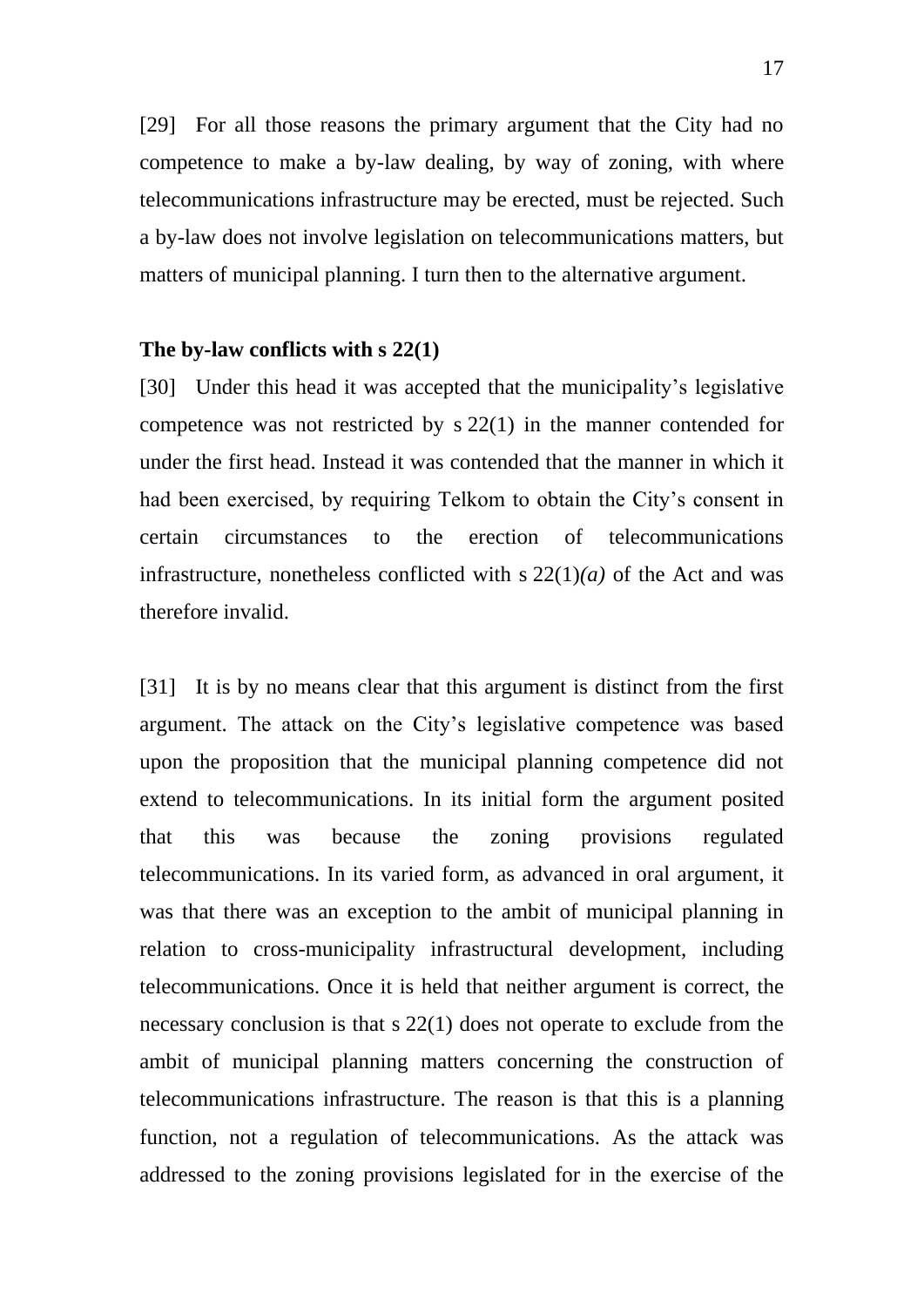municipal planning competence, it would seem to follow that those provisions were legitimately enacted as part of the by-law in the exercise of a competence vested in the City. How it can then be said that they are nonetheless inconsistent with the powers afforded to licensees under s  $22(1)(a)$  is unclear.

[32] Be that as it may, one must then turn to s 22(2) of the Act, which provides that in taking any action in the exercise of the powers vested in licensees under s 22(1) 'due regard must be had to applicable law'. A substantially similar provision fell to be considered in *Maccsand*. <sup>22</sup> There the issue was whether the holder of a mining right in terms of the  $MPRDA<sup>23</sup>$  was bound to obtain authorisation from the City of Cape Town to conduct mining operations in terms of that right by way of a consent use and a rezoning of certain land on which the mining operations were to be conducted. The requirement that it obtain such consent and rezoning, arose under the City's zoning scheme established under provincial legislation referred to as LUPO.<sup>24</sup>

[33] As with s  $22(1)(a)$  of the Act, the holder of a mining right was given the right to enter upon property and act in terms of that right without the consent of the owner of the property.<sup>25</sup> In terms of s 23(6) of the MPRDA the exercise of the mining right was subject to 'any relevant law'. The expression is similar to that in s 22(2) of the Act, which refers to 'applicable law'. The first question addressed by the Constitutional Court was whether LUPO, in terms of which the City developed and

<sup>22</sup> *Maccsand (Pty) Ltd and Another v City of Cape Town and Others* [2011] ZASCA 141; 2011 (6) SA 633 (SCA); *Maccsand v City of Cape Town and Others* [2012] ZACC 7; 2012 (4) SA 181 (CC).

<sup>&</sup>lt;sup>23</sup> Mineral and Petroleum Resources Development Act 28 of 2002.

<sup>&</sup>lt;sup>24</sup> Land Use Planning Ordinance, 15 of 1985.

 $25$  MPRDA s 5(3).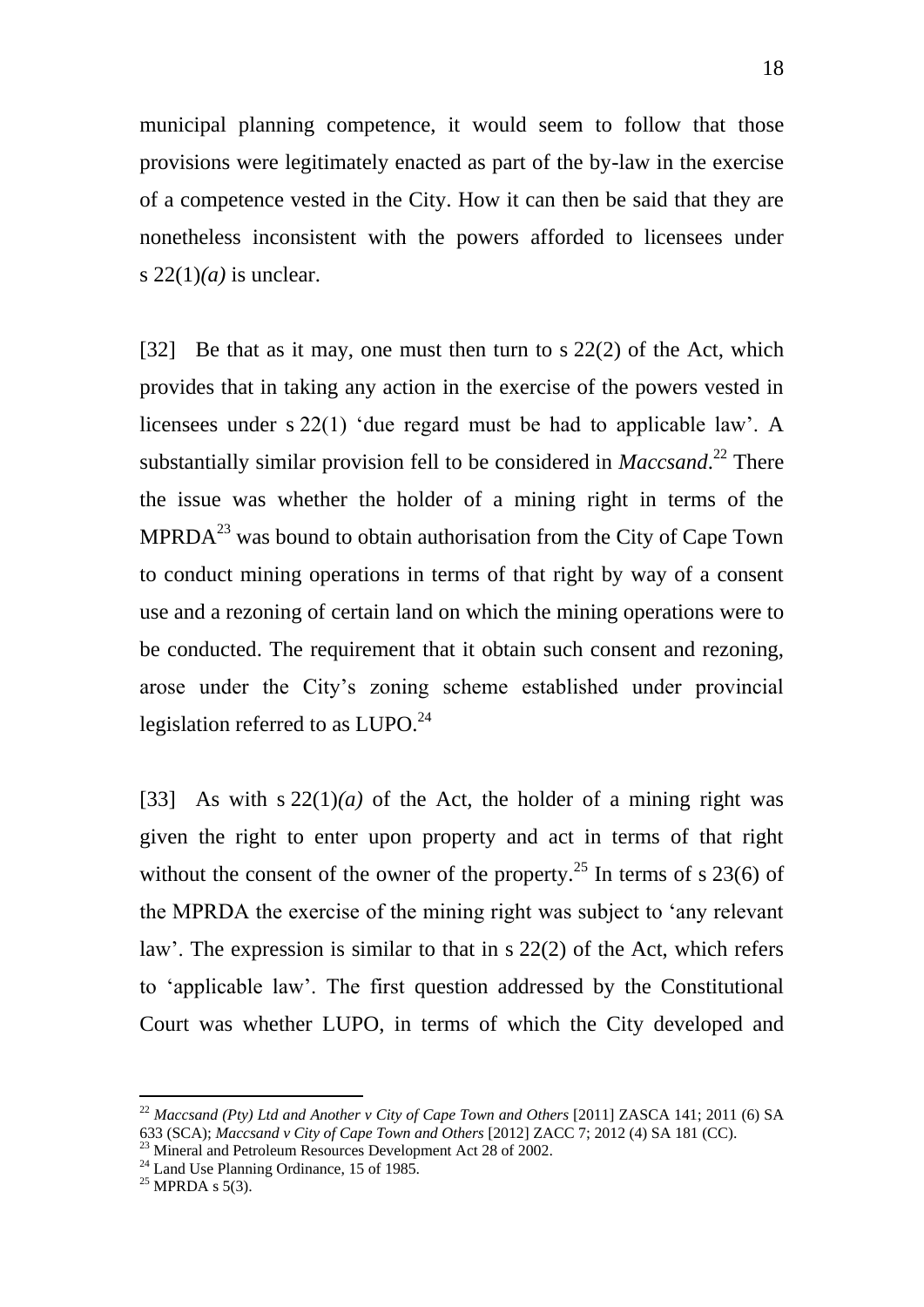imposed the zoning provisions of its town planning scheme, was relevant legislation.

[34] The approach the court took is instructive. This court had held that the MPRDA and LUPO were directed at different ends and therefore there was no duplication of function between the Minister in granting the mining right and the City in granting consent to mining.<sup>26</sup> The Constitutional Court endorsed this and said that the MPRDA and LUPO 'serve different purposes within the competence of the sphere charged with responsibility to administer each law'.<sup>27</sup> As mining was conducted on land there was an overlap between the mining legislation and the planning legislation, but:

'This overlap does not constitute an impermissible intrusion by one sphere into the area of another, because spheres of government do not operate in sealed compartments.'<sup>28</sup>

[35] The Constitutional Court rejected the argument that the expression 'any relevant law' in s 23(6) related only to laws governing mining.<sup>29</sup> In the case before us it was not suggested that the expression 'any applicable law' was subject to any similar limitation. Accordingly, it encompasses any law governing actions taken by licensees, such as Telkom, when acting in terms of powers vested in them under s 21(1). That would include laws governing the siting of telecommunications infrastructure, such as the by-law with its zoning provisions.

<sup>26</sup> *Maccsand* (SCA) para 34.

<sup>27</sup> *Maccsand* (CC) para 43.

 $^\mathrm{28}$  Ibid.

<sup>29</sup> *Maccsand* (CC) para 45.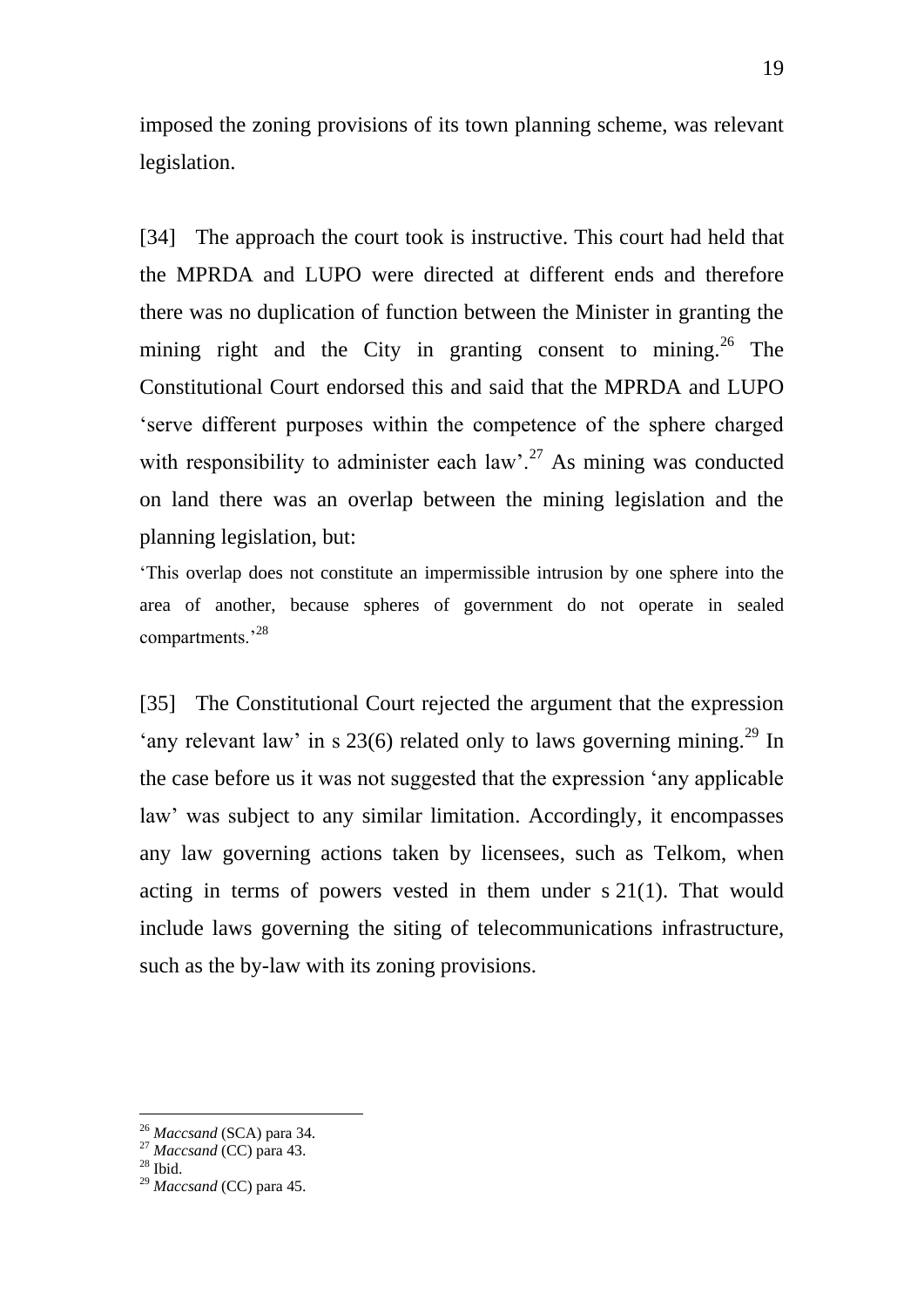[36] The further argument in *Maccsand* that the effect of LUPO was to permit a local authority to usurp the functions of national government was rejected in the following terms:

'46. … This argument is based on a misinterpretation of the judgment of the Supreme Court of Appeal. That Court did not find that LUPO regulates mining. Instead, it held that the MPRDA and LUPO have different objects and that each did not purport to serve the purpose of the other. The MPRDA's concern, the Court found, was mining and not municipal planning, hence it held that the two laws operate alongside each other. *Because LUPO regulates the use of land and not mining, there is no merit in the assertion that it enables local authorities to usurp the functions of national government. All that LUPO requires is that land must be used for the purpose for which it has been zoned.*

47. Another criticism levelled against the finding of the Supreme Court of Appeal by Maccsand and the Minister for Mineral Resources was that, by endorsing a duplication of functions, the Court enabled the local sphere to veto decisions of the national sphere on a matter that falls within the exclusive competence of the national sphere. At face value this argument is attractive but it lacks substance. The Constitution allocates powers to three spheres of government in accordance with the functional vision of what is appropriate to each sphere. But because these powers are not contained in hermetically sealed compartments, sometimes the exercise of powers by two spheres may result in an overlap. When this happens, neither sphere is intruding into the functional area of another. Each sphere would be exercising power within its own competence. It is in this context that the Constitution obliges these spheres of government to cooperate with one another in mutual trust and good faith, and to co-ordinate actions taken with one another.

48. The fact that in this case mining cannot take place until the land in question is appropriately rezoned is therefore permissible in our constitutional order. *It is proper for one sphere of government to take a decision whose implementation may not take place until consent is granted by another sphere, within whose area of jurisdiction the decision is to be executed.* If consent is, however, refused it does not mean that the first decision is vetoed. The authority from whom consent was sought would have exercised its power, which does not extend to the power of the other functionary. This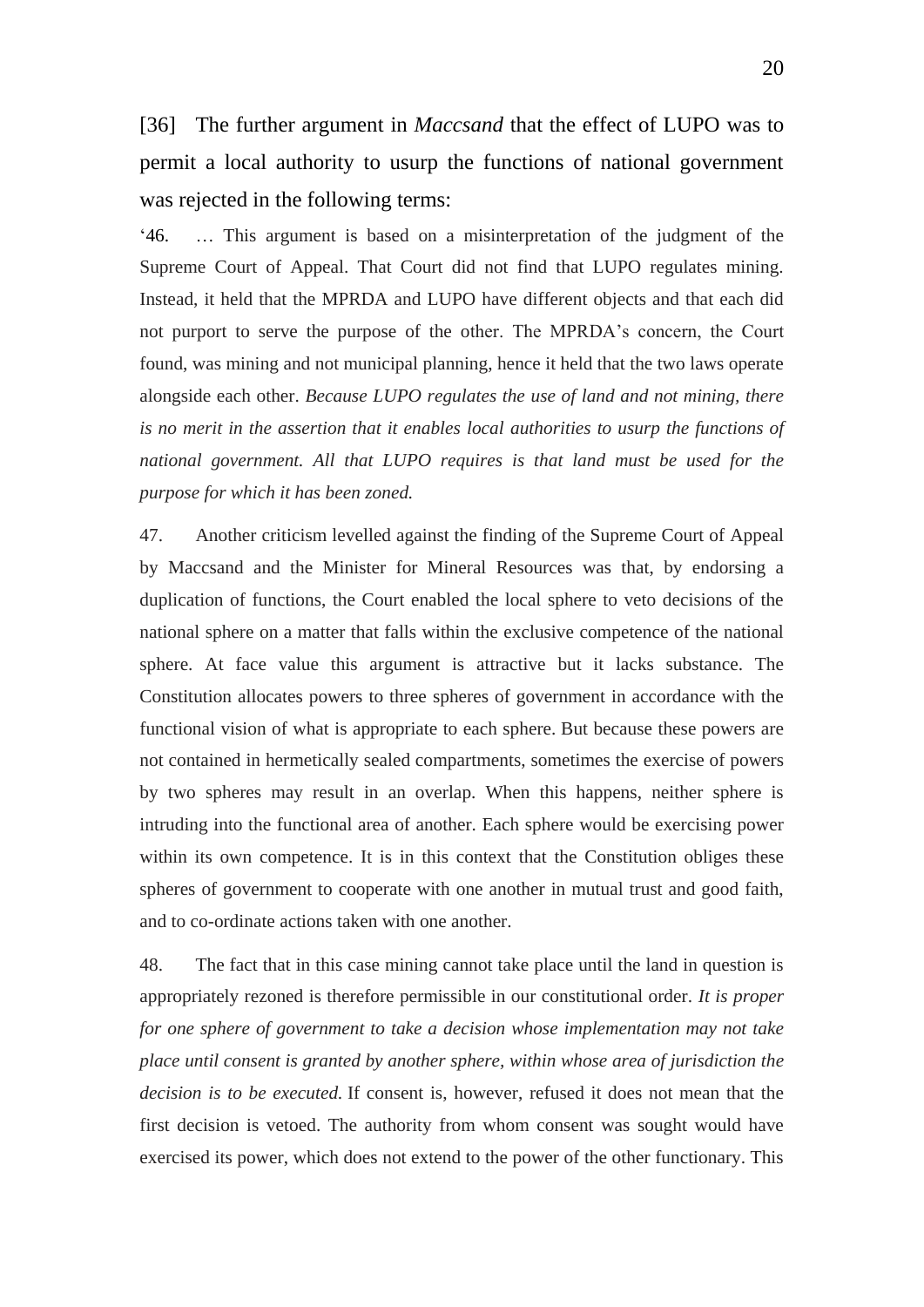is so in spite of the fact that the effect of the refusal in those circumstances would be that the first decision cannot be put into operation. This difficulty may be resolved through cooperation between the two organs of state, failing which, the refusal may be challenged on review.'(Emphasis added.)

[37] Finally an argument that the provisions of the MPRDA and LUPO were in conflict was rejected on the basis that there was no conflict between them. Each was concerned with its own subject matter – mining in the case of the MPRDA and planning in the case of LUPO. Relying on s 23(6) of the MPRDA the Court said that the rights conferred on the holder of a mining right by the MPRDA were subject to  $LUPO.<sup>30</sup>$ 

[38] There is no material distinction between the statutory provisions or the facts in that case and the present one. Counsel sought to contend for one on the basis that telecommunications requires national infrastructure, while mining can only take place in one spot. The distinction has no merit. If anything the holder of a mining right is placed in the more invidious position as a result of being subject both to mining legislation and planning legislation, because mining by its nature is restricted to a specific place and site, whereas infrastructure for telecommunications is far more flexible. If one potentially desirable location for a base station cannot be used because of zoning provisions, it will ordinarily be possible to find another that conforms to zoning requirements and the network can be adapted accordingly.

[39] For those reasons, to the extent that the alternative argument differs from the main argument, it is in my view without merit. However, given the reliance that Telkom placed on the sentence from para 189 of the

<sup>30</sup> *Maccsand* (CC) paras 50 and 51.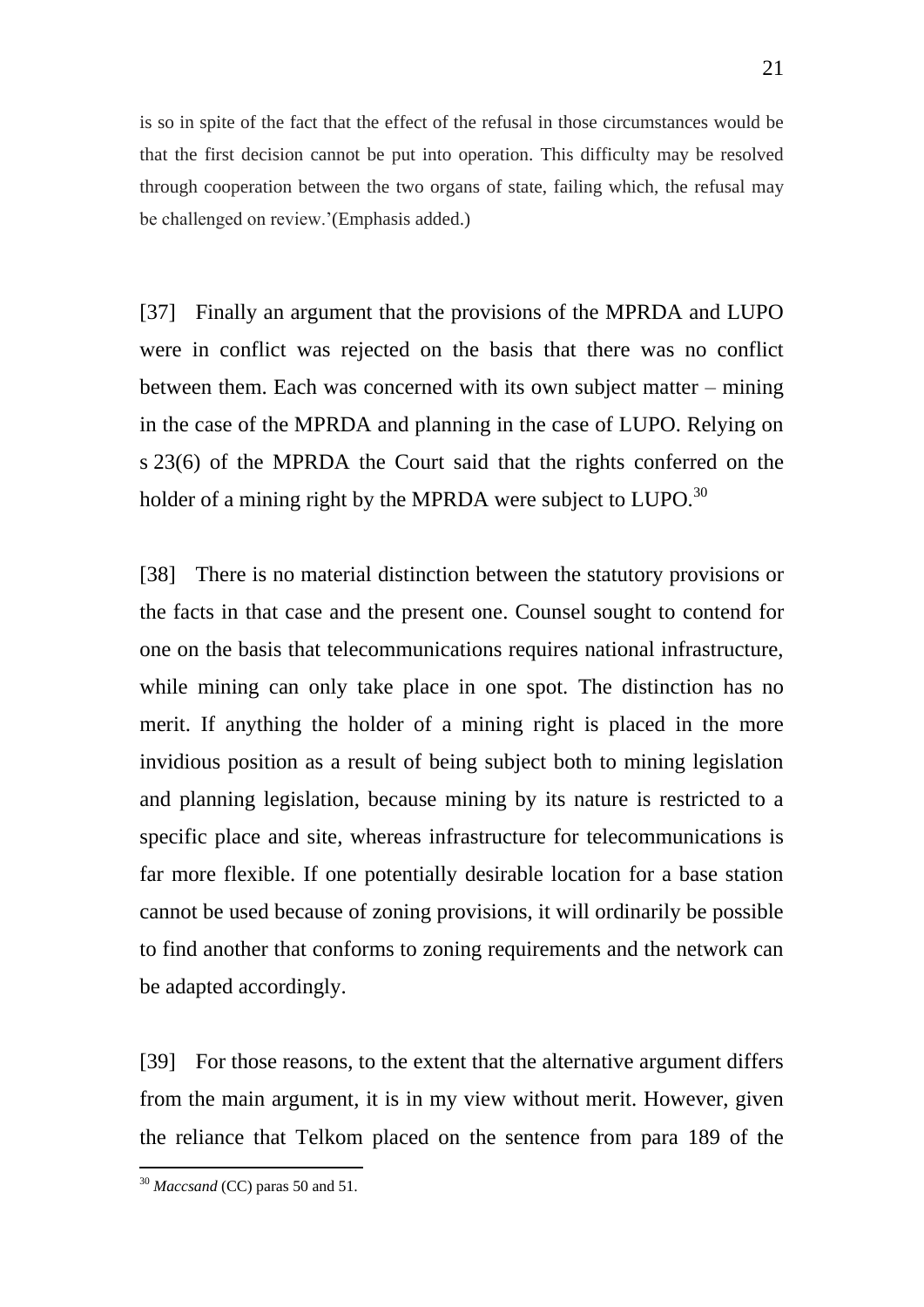judgment in *Link Africa* quoted in paragraph 8 above it is necessary to examine what that judgment held.

# *Link Africa*

[40] The dispute in this case arose between the City of Tshwane and Link Africa concerning the latter making use of municipal infrastructure for the purpose of installing its fibre-optic cabling network. At a stage in the process Link Africa invoked its rights in terms of s 22(1) of the Act to contend that it was entitled to use the city's municipal infrastructure to install its cables without the consent of the city. Tshwane then brought proceedings for a declaratory order that its consent was required and in the alternative attacked the constitutional validity of ss 22 and 24 of the Act. The Court unanimously rejected the contention that the landowner's consent was required before a licensee could exercise the rights conferred by  $s$  22(1).

[41] Insofar as the constitutional challenge was concerned, the majority judgment characterised the rights given to licensees under s 22(1) as a form of public servitude akin to a personal servitude. On that foundation, and the provisions of s 22(2), it held that the common law of servitudes, in particular that they be exercised *civiliter modo*, applied and that compensation would be payable for any deprivation of rights. For that reason it held that s 22(1) was not arbitrary and did not fall foul of s 25 of the Constitution.

[42] The portion of the majority judgment on which Telkom relied was paras 185 to 189 dealing with the powers and duties of municipalities. As the issues of the meaning of s  $22(1)$  and the question of its constitutionality had already been disposed of, the precise status of these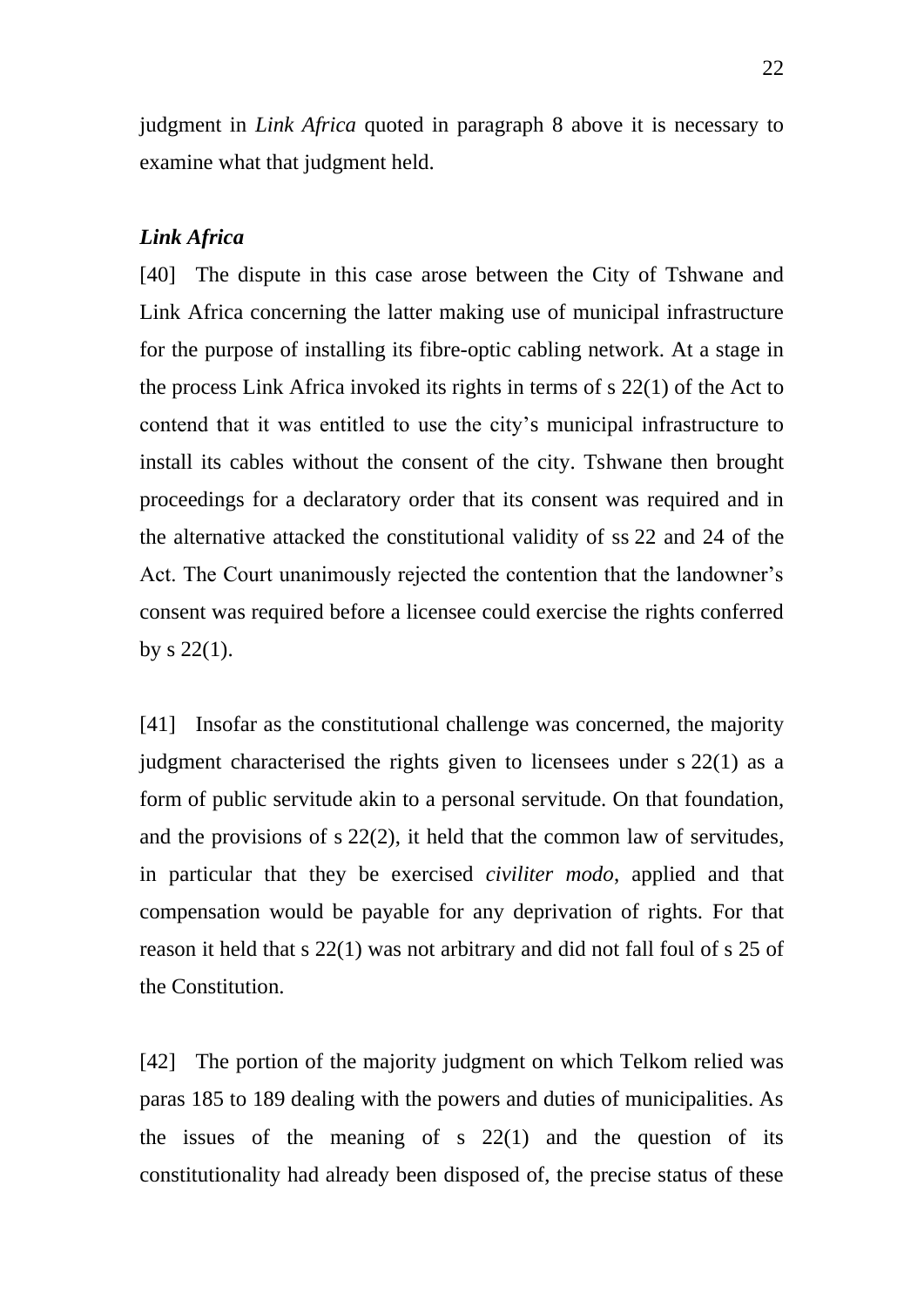paragraphs is unclear. They do not form part of the *ratio* of the decisions on either of the two issues decided in the judgment. As such they appear to constitute an *obiter dictum*, but one to which respect must be paid as emanating from a majority judgment of our highest court.

[43] In para 185 the majority said that as far as municipalities are concerned the 'applicable law' referred to in s 22(2) referred to laws made by the municipalities in the exercise of their own constitutional competence. It accepted that telecommunications is not an area of municipal legislative competence, but then turned to deal with an 'illuminating argument' raised by the Msunduzi Municipality that municipalities had rights and powers to regulate the manner in which licensees exercised the powers conferred by national legislation. For that reason Msunduzi argued that the licensee had to engage with the municipality before entering upon public land. Practical considerations of order and safety had to be taken into account. It contended that a licensee could not simply enter a municipality and without warning dig up a busy intersection, or lay cables on a pedestrian walk, without consulting the local authority.

[44] The majority judgment endorsed this approach with regard to the powers vested in municipalities under s 151 of the Constitution. It is against that background that it said in para 189:

'These provisions indicate that licensees, though empowered by national legislation, must abide by municipal by-laws. *The only limit is that by-laws may not thwart the purpose of the statue by requiring the municipality's consent.* If by-laws exist that regulate the manner (what counsel called the "modality") in which a licensee should exercise its powers, the licensee must comply.' (Emphasis added.)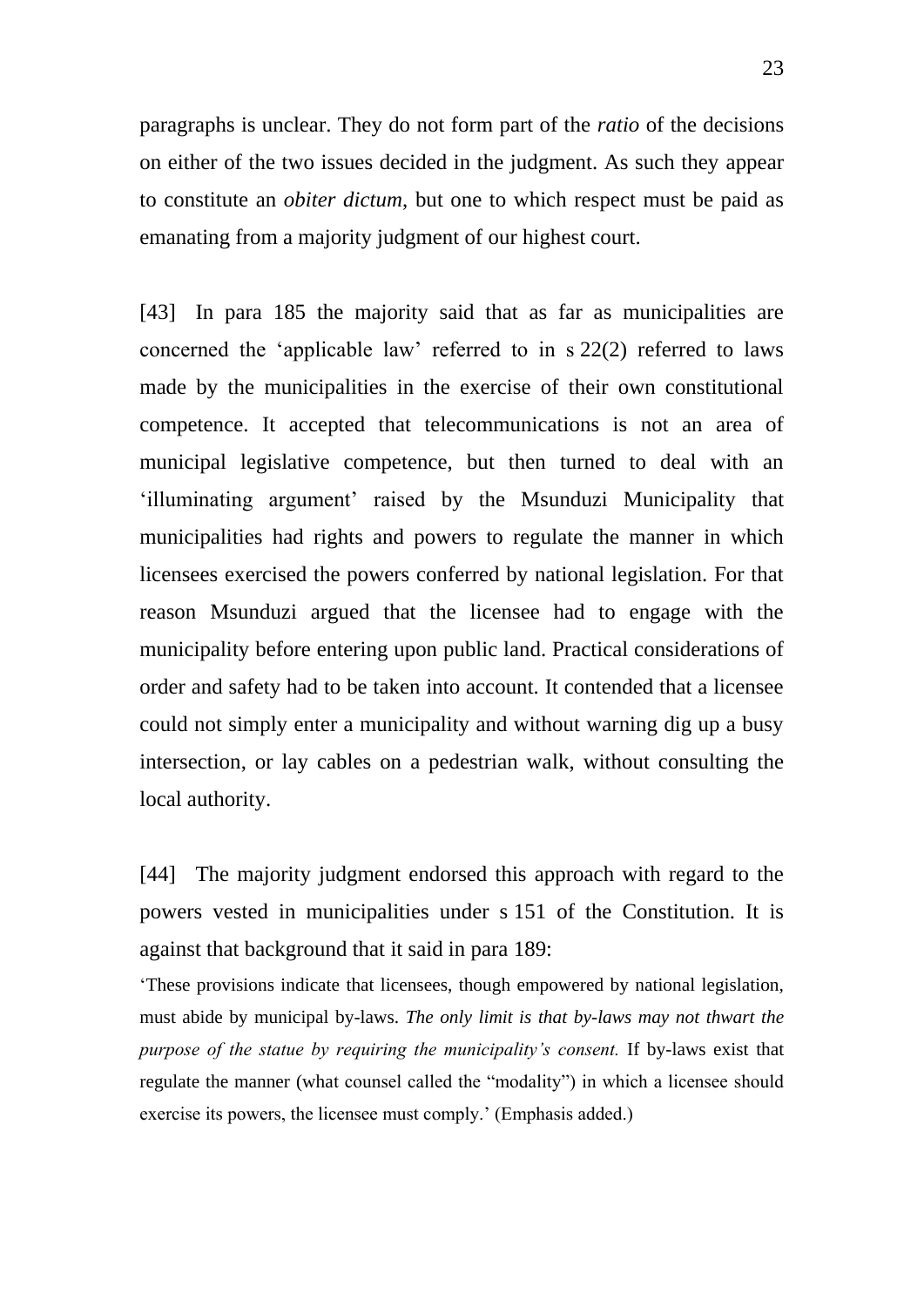[45] As already noted, Telkom seized upon the italicised sentence to argue that in no circumstances would it be necessary for it to ask consent from the municipality to the location of its base stations. I do not agree and am satisfied that this was not what was intended by the majority judgment. Its authors had commenced that paragraph by saying that licensees must abide by municipal by-laws. They can hardly have been unaware that among the most important of these so far as licensees were concerned were building regulations and planning by-laws. The latter are accompanied throughout South Africa by zoning provisions that regulate what may be built where. These must therefore have been among the municipal by-laws with which they said licenses had to comply.

[46] In the third sentence the majority said that licensees had to comply with by-laws regulating the manner in which they exercised their powers. One of those powers was the power to enter upon land for the purpose of erecting infrastructure. The manner in which that power could be exercised would to everyone's knowledge be regulated by building regulations and planning by-laws, especially zoning. Again the majority appear to be endorsing, not excluding, the application in full measure of municipal planning by-laws.

[47] So, at both the beginning and the end of this paragraph, the majority emphasised the need for licensees to comply with by-laws of which the obviously relevant would be building regulations and planning by-laws and their zoning provisions. Such by-laws conventionally require municipal consent for many forms of construction. Could they really have meant that the need for all such consents was dispensed with in consequence of the enactment of s 22(1)? Surely not. That would have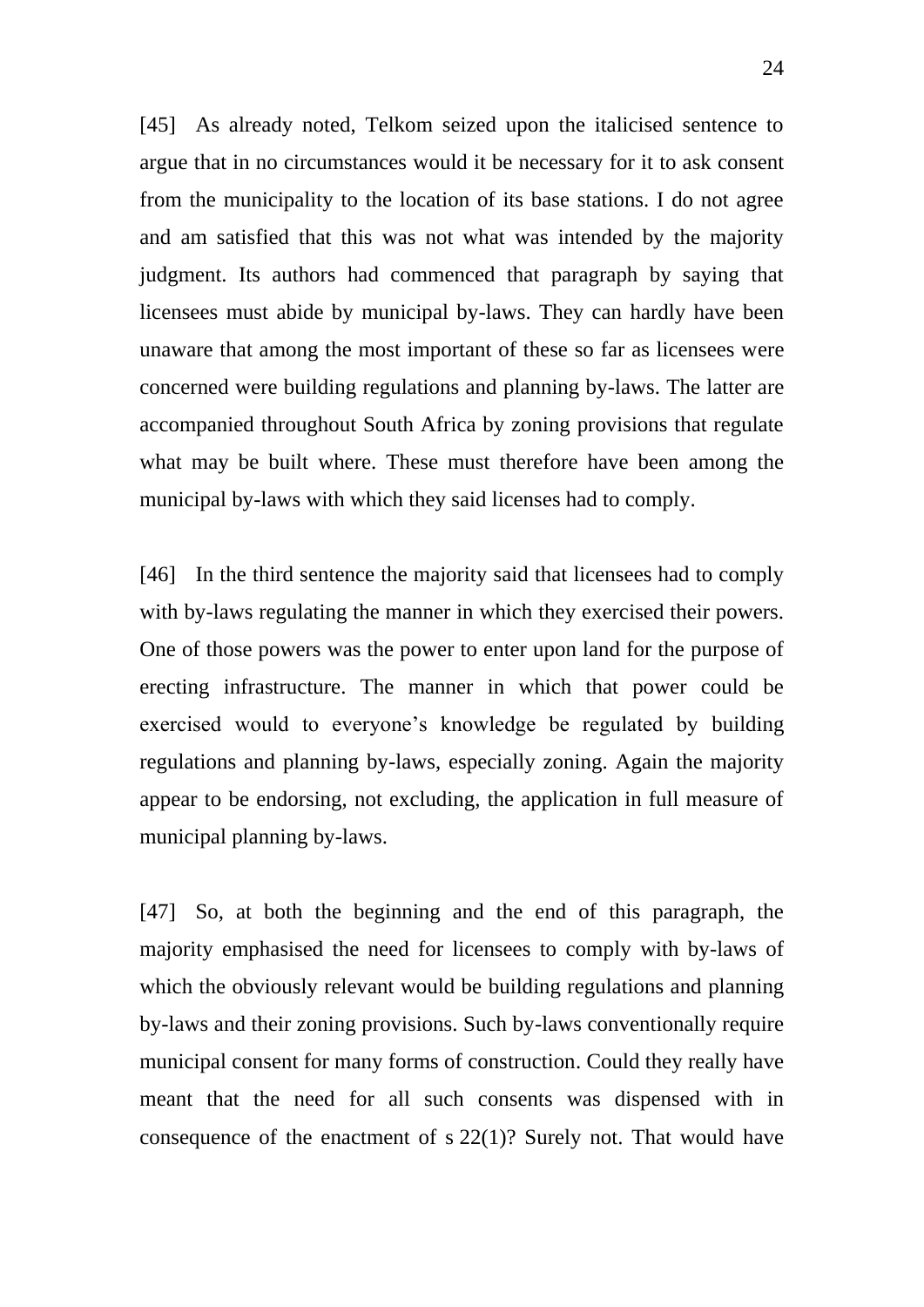been entirely inconsistent with their accepting the validity of the point raised by Msunduzi.

[48] The answer is I think plain from reading the particular sentence as a whole. Mindful of the fact that planning can sometimes be used as a means of obstruction, a warning was inserted in this sentence that in the context of the power to consent to various developments and the construction of various buildings, the ability to grant or withhold consent should not be used to thwart the purpose of s 22(1). That was a significant use of language. According to the Shorter Oxford English Dictionary<sup>31</sup> 'thwart' when used as a verb means:

'1 Run counter to; go against; oppose, hinder.

2 Oppose (a person or a purpose) successfully; prevent the accomplishment (of a purpose); foil; frustrate.'

This is consistent with what was said earlier in the judgment, namely, that the right a licensee enjoyed under s 22(1) should not be 'defeated or eviscerated'.<sup>32</sup>

[49] The warning sounded in the majority judgment invoked a wellestablished principle of our law that, where a power to regulate is given, it may not be used to prohibit, either in whole or in substantial measure the activity in question.<sup>33</sup> Given the ordinary meaning of the word 'thwart' it is in my view clear that this was the concern of the majority in *Link Africa*. An occasional refusal of a rezoning, or a refusal of consent to the construction of a particular base station, would not thwart the purpose of s 22(1). Nor, as was said in the *Maccsand* case, would it amount to a veto. The licensee would simply have to find a suitable alternative

<sup>31</sup> *Shorter Oxford English Dictionary* 6 ed (2007) sv 'thwart'.

<sup>32</sup> *Link Africa*, para 126.

<sup>33</sup> *R v Williams* 1914 AD 460.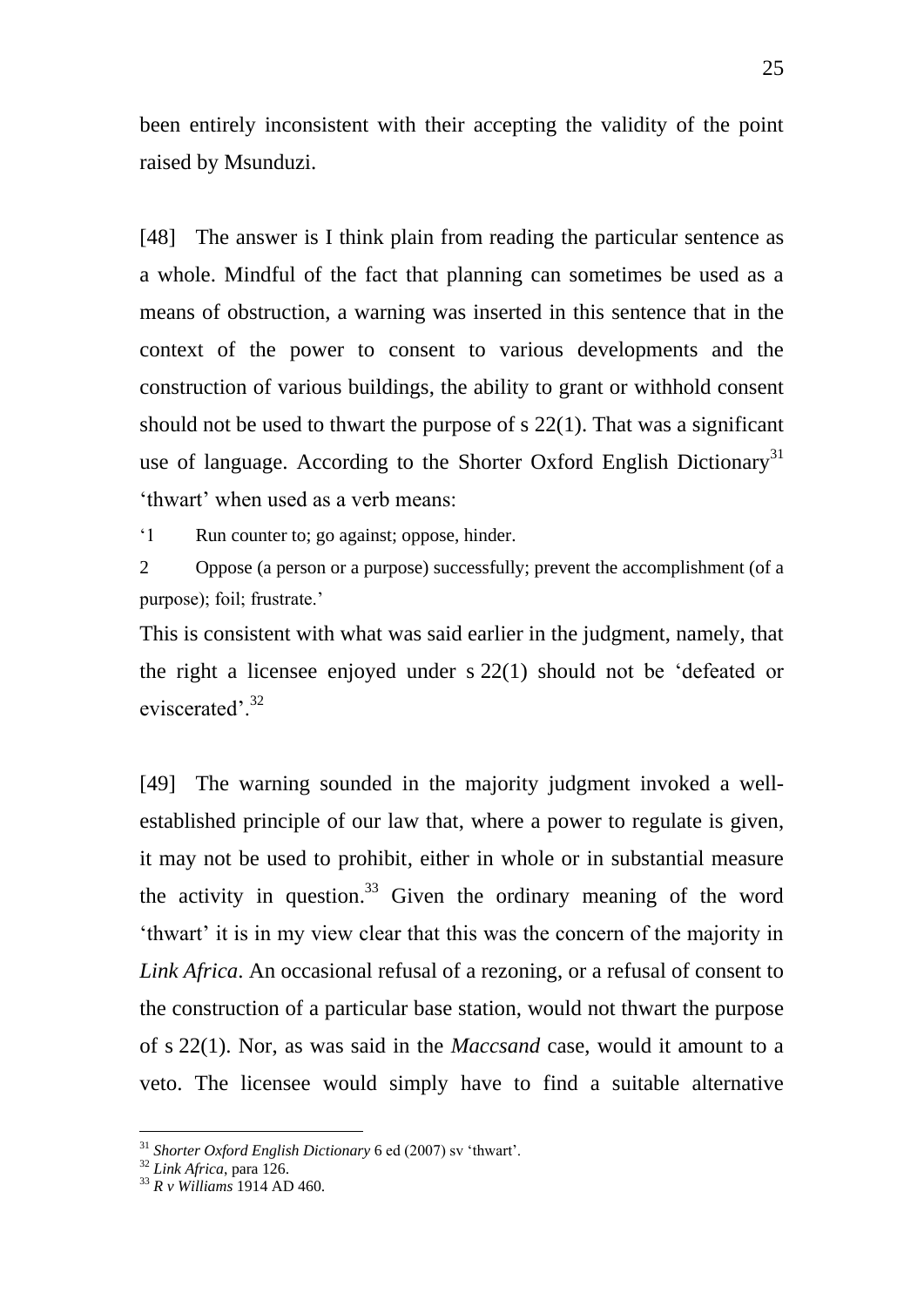location for it. It was not suggested that this was not feasible. Such refusal would be nothing more than a proper exercise of the municipality's constitutional right to exercise its competence of municipal planning in accordance with a by-law properly adopted.

[50] There was not the slightest suggestion by Telkom that the City was thwarting its purpose. Instead, without testing the legitimacy of this approach, it went ahead and erected five FBTS in residential areas without obtaining a rezoning, and two more in areas where that was a consent user, but without obtaining consent. This was not a proper approach.

[51] My conclusion is that the passage from the majority judgment in *Link Africa* on which Telkom relied did not support its contentions or its general approach to the exercise of its rights in terms of s 22(1).

# **The Telecommunication Mast Infrastructure Policy**

[52] This was a policy adopted by the City in 2002, and revised in 2105, in regard to the provision of base stations. Telkom suggested that it was invalid because it was a clear endeavour by the City to regulate telecommunications and therefore beyond its powers. Stress was laid on the objectives set out at the commencement of the policy and particularly the first three that were:

- To improve and maintain communication;
- To ensure that telecommunication mast infrastructure was placed in the best possible location;
- To ensure the co-location or sharing of telecommunication mast infrastructure wherever possible.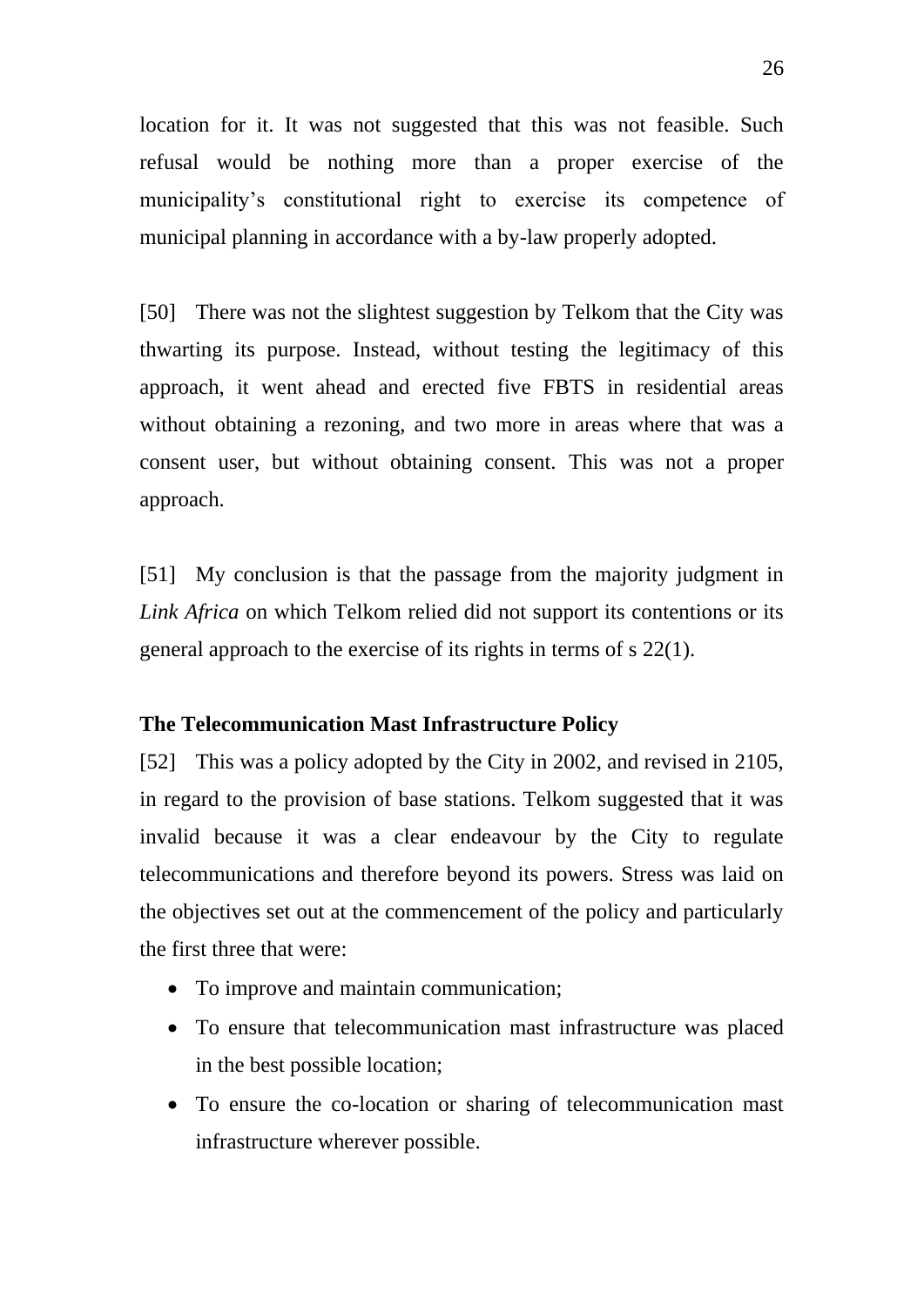The remaining objectives related to the visual integrity of the city; landscaping so as to mitigate the impact of the construction of such infrastructure; and protecting the heritage and environment of the city.

[53] A reading of the Policy does not suggest that the City was endeavouring to deal with any aspect of telecommunications infrastructure outside its legitimate concerns for the development of the city, its planning and minimising the impact of such infrastructure on the city and its environs. The argument that improving and maintaining communication was outside the City's powers ignored the constitutional objectives of a municipality in terms of s 152 of the Constitution. These include the provision of services to communities in a sustainable manner and the promotion of social and economic development. Clearly these include a concern for the provision of the best possible telecommunications network to serve the people and the businesses of the City. Concern for the visual impact of telecommunications infrastructure in a city renowned internationally for its natural beauty and as such a haven for tourists, domestic and international, underpins many of the objectives of the policy. The objective of promoting a safe and healthy environment is another factor.

[54] Properly and fairly considered the Policy does not affect the realm of telecommunications, save in the context of matters that are the central concern of municipalities in regard to which their legislative competence is protected by the Constitution. There is in my view no merit in the attack on the Policy.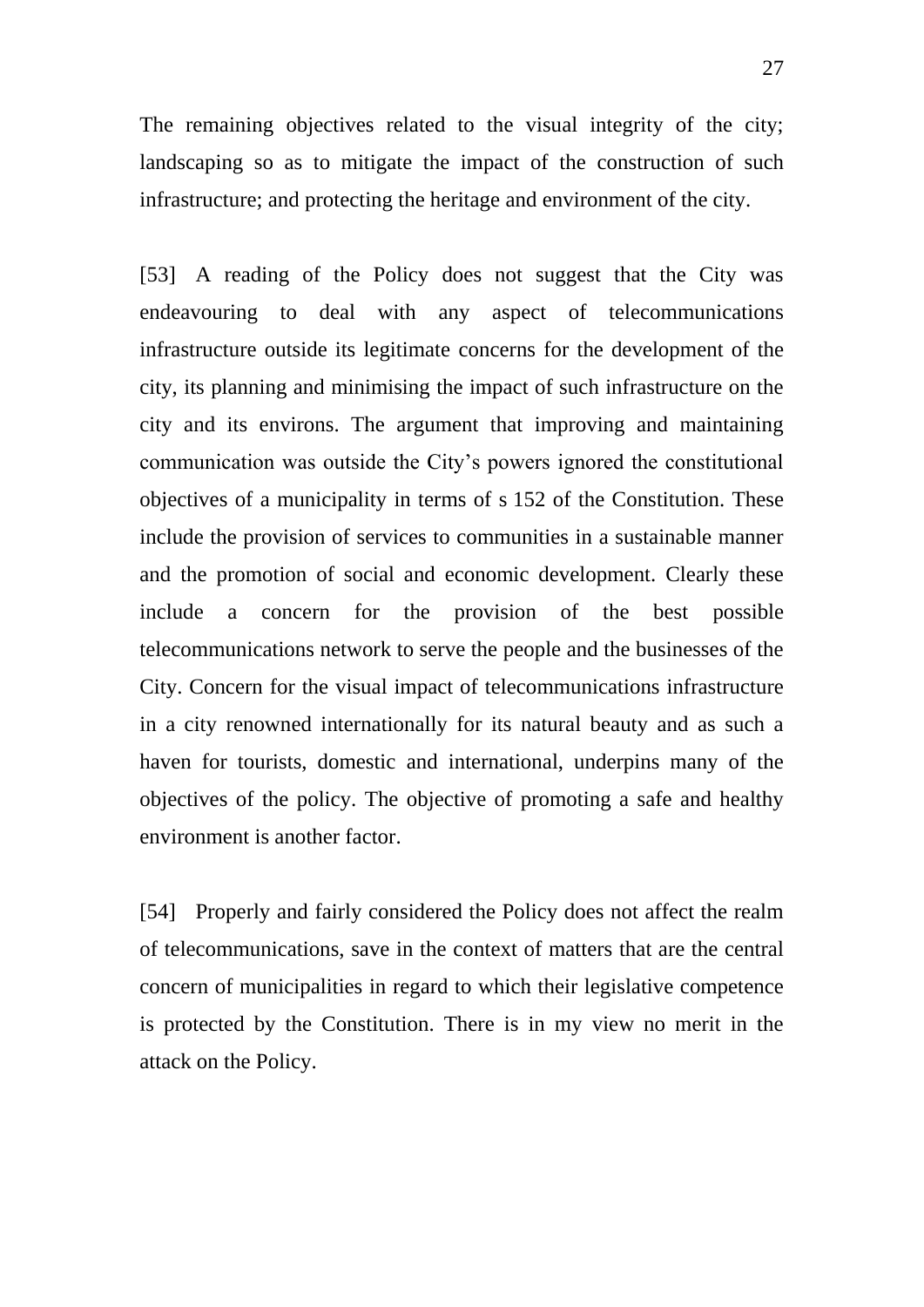# **Result**

[55] In the result the appeal is dismissed with costs, such costs to include those consequent upon the employment of two counsel.

> M J D WALLIS JUDGE OF APPEAL

\_\_\_\_\_\_\_\_\_\_\_\_\_\_\_\_\_\_\_\_\_\_\_\_\_\_\_